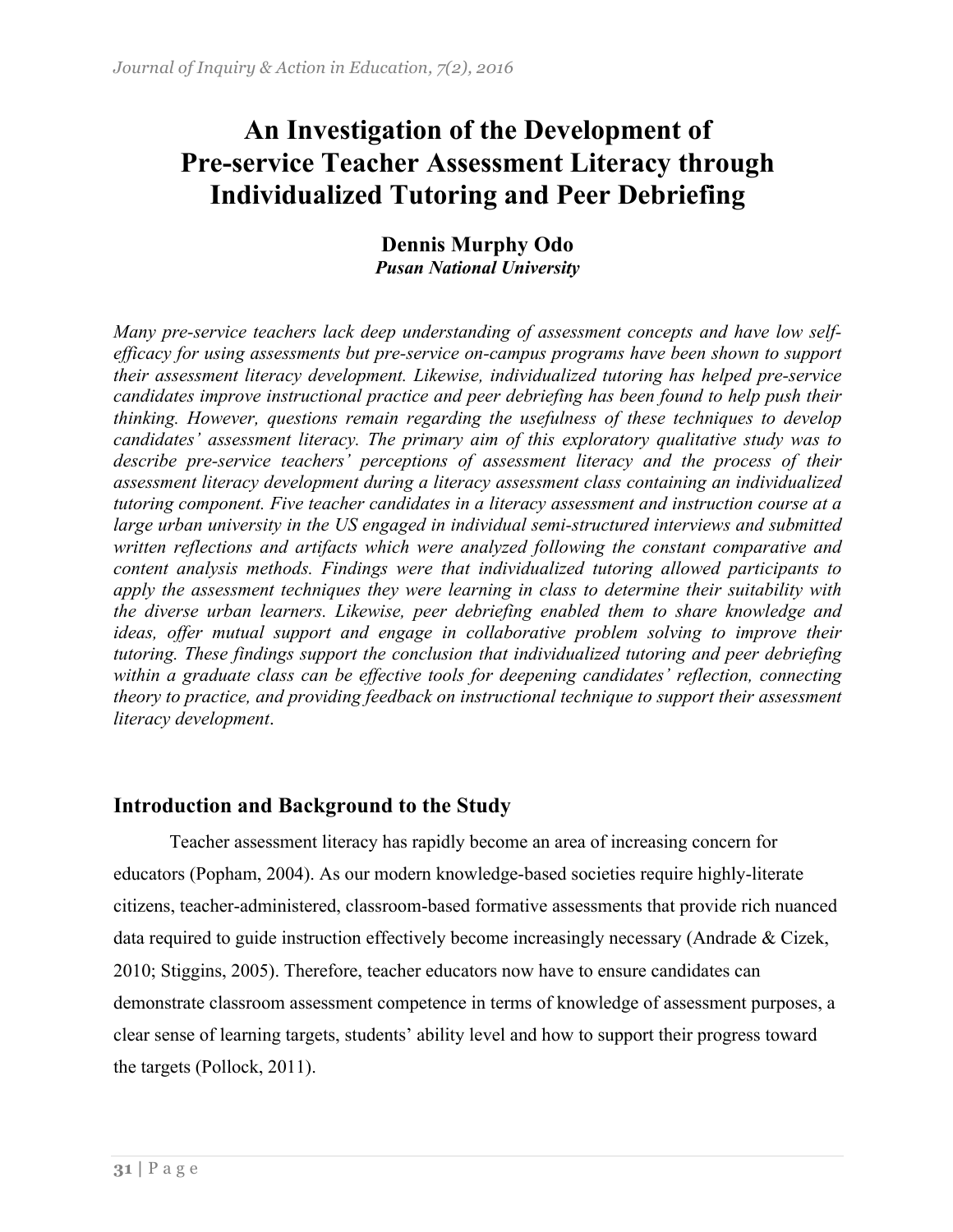Due to this historical lack of emphasis on assessment in teacher education programs, a dearth of research currently exists to support effective assessment education in general (Popham, 2004; Stiggins, 1999, 2004; Volante & Fazio, 2007) and in the assessment of reading and writing more specifically. Indeed, Afflerbach (2007) notes that "there is little research that describes how teachers develop as assessment experts or that demonstrates what types of classroom assessment training most benefits teachers and their students" (p. 278).

This state of affairs is problematic because "…[knowledge of] the pedagogical conditions that facilitate learning about assessment is critical for the design and delivery of effective teacher preparation programs" (DeLuca, Chavez, Bellara, & Cao, 2013, p. 129). The fact that we currently lack this knowledge may at least in part explain why, according to Popham (2010), "one of the most serious problems in today's education profession is that the level of educators' "assessment literacy" is so abysmally low" (p. 175). Although many of today's teachers receive some training in assessment (Popham, 2004, 2009), their professional development in this area requires serious attention because they are increasingly accountable to the public to provide an informed rationale for their assessment and instructional decisions.

# **Significance of the Study**

We do not presently know with any precision how to support teacher candidates' assessment literacy development (Quilter & Gallini, 2000; DeLuca & Klinger, 2010) and "assessment courses [in colleges in education] continue to be few in number" (DeLuca  $\&$ Klinger, 2010, p. 434). As a consequence, both novice teachers (Maclellan, 2004; Volante  $\&$ Fazio, 2007) and practicing teachers (Conca, Schechter, & Castle, 2004) are largely unprepared to use a variety of assessment tools to appropriately inform their classroom activities. We need knowledge of assessment educational best practices to ensure that teachers do not simply continue unreflectively to use the same approaches to assessment that they observed throughout their own school experience (Maclellan, 2004). The present research can help us to learn how to better support teacher's assessment literacy development.

Increased assessment literacy enables teachers to use a wider variety of assessment tools that accurately reflect student achievement and refine classroom instruction (Brookhart, 1999). Effective formative classroom assessment practices have also been linked to improvement in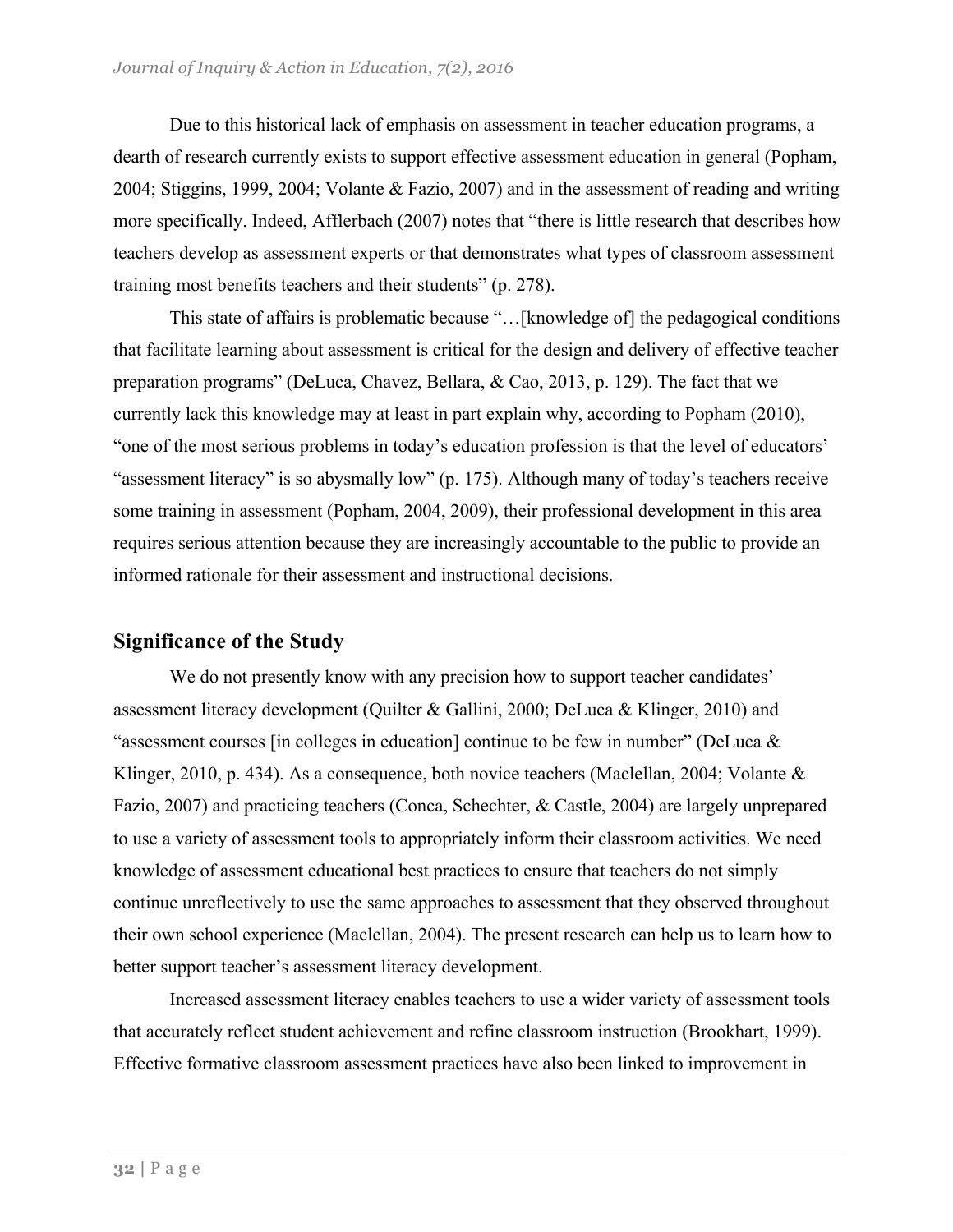summative achievement test scores so students whose teachers are assessment literate are better able to perform well on large-scale accountability measures (Black & Wiliam, 1998).

#### **Review of Relevant Research**

## *Assessment Literacy Needs of Pre-service and In-service Teachers*

MacLellan (2004) contends that currently "the learning about assessment that has taken place [in teacher education programs] is still at a very unsophisticated stage" (p. 531). Preservice teachers were also found to lack of deep understanding of formative assessment of technical summative assessment issues while also being overconfident in their assessment literacy (DeLuca & Klinger, 2010). These disturbing realizations call into question the preparedness of novice teacher to make accurate judgments about their students' abilities. Fortunately, pre-service teacher candidates desired greater practical knowledge about assessment such as assessment tool development, scoring, and administration provided through assessment and evaluation courses (Volante & Fazio, 2007).

Pre-service on-campus assessment education programs can change candidates' understanding of assessment and support their assessment literacy development (DeLuca  $\&$ Klinger, 2010; Mertler & Campbell, 2005; Popham, 2009). For instance, Graham (2005) found that having pre-service teachers engage in formative assessment practices caused them to realize that assessment should be an ongoing – and often informal – practice. However, "such instruction may not develop teacher candidates' knowledge, skills, and confidence in assessment and evaluation, in a consistent way" (DeLuca & Klinger, 2010, p. 434). Other research investigating assessment literacy growth during a teacher education program demonstrated that teacher candidates graduated with an inadequate grasp of key assessment concepts (e.g., validity, reliability and bias) and low self-efficacy for using assessments (Volante & Fazio, 2007).

In order to ensure that teachers receive the assessment education they need, we need to learn more about how teachers actually learn about assessment in their preservice education programs (Hill, Cowie, Gilmore, & Smith, 2010). To date, sources of information that have been found to expand pre-service teachers' knowledge base include "…influential texts, pivotal class discussions, mentor teachers, department colleagues, professors, students, and cohort members…" (Graham, 2005, p. 614).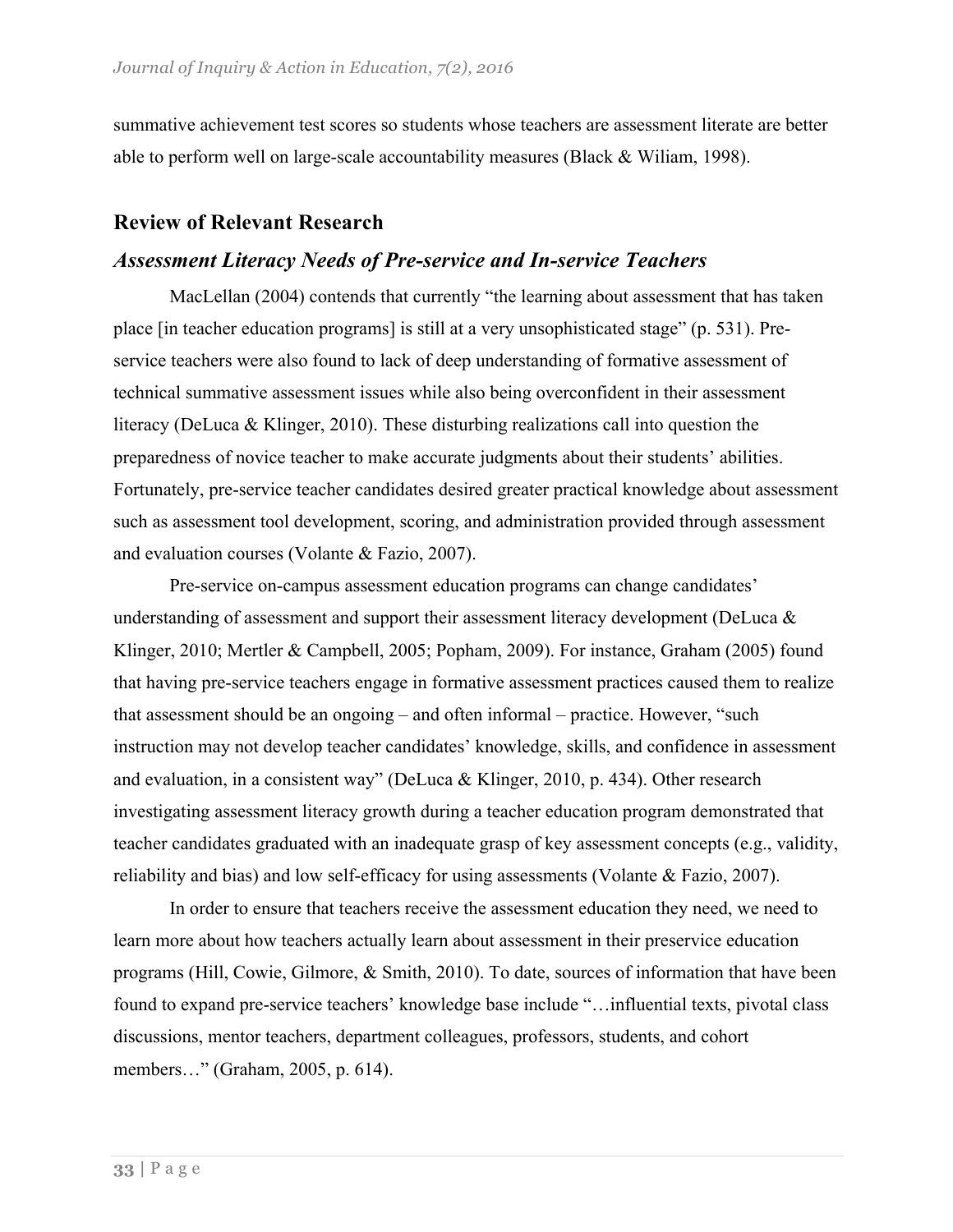Although they are found to have greater assessment literacy than pre-service teachers (Mertler, 2003; 2004), in-service teachers "often believe that they have not received sufficient training in their undergraduate preparation program in order to feel comfortable with their skills in making assessment decisions" (Mertler, 2003, p. 22). A possible consequence of their lack of preparation is that many practicing teachers do not have a clear sense of how to properly use assessment data to improve instruction. In fact, teachers' instructional planning may be based more on classroom management considerations than concern for fine-grained individualized assessment and instruction (Conca, Schechter, & Castle, 2004).

Addressing these concerns with in-service assessment education has been problematic for a number of reasons. Popham (2004) identified two common barriers to practicing teachers developing their assessment literacy. These are lack of prior assessment training during their preservice education and the common misconception that assessment literacy entails an exclusive focus on learning technical measurement and statistical concepts. He argues that acquiring the knowledge to evaluate standardized tests and use classroom assessments is less challenging than many teachers think. He also contends that sufficient assessment literacy is fundamental for teachers to participate competently in the selection of appropriate tests that allow them to demonstrate their teaching effectiveness.

## *Individualized Tutoring*

One-on-one tutoring is s second area of research that is relevant to the present investigation. When compared to traditional pre-service classroom learning, individualized tutoring was found to be beneficial for the tutor (Schwartz et al., 2009) and learner (Bloom, 1984). Other studies have also reported that tutoring experiences helped candidates understand the process of tutee development through the lens of their education course content (Hedrick, McGee, & Mittag, 2000) as well as begin to connect theory and practice (Haverback & Parault, 2008; Hedrick et al., 2000). Robbins (2008) found that tutoring experiences also developed candidates' proficiency with specific assessment skills such "…miscue analysis, fluency analysis, data analysis, inquiry orientation, and intelligent action" (p. 128).

Notwithstanding the substantial growth in the research literature documenting the benefits of one-on-one tutoring significant work still remains. Productive investigations have begun into how individualized tutoring might improve instructional skill, but considerably less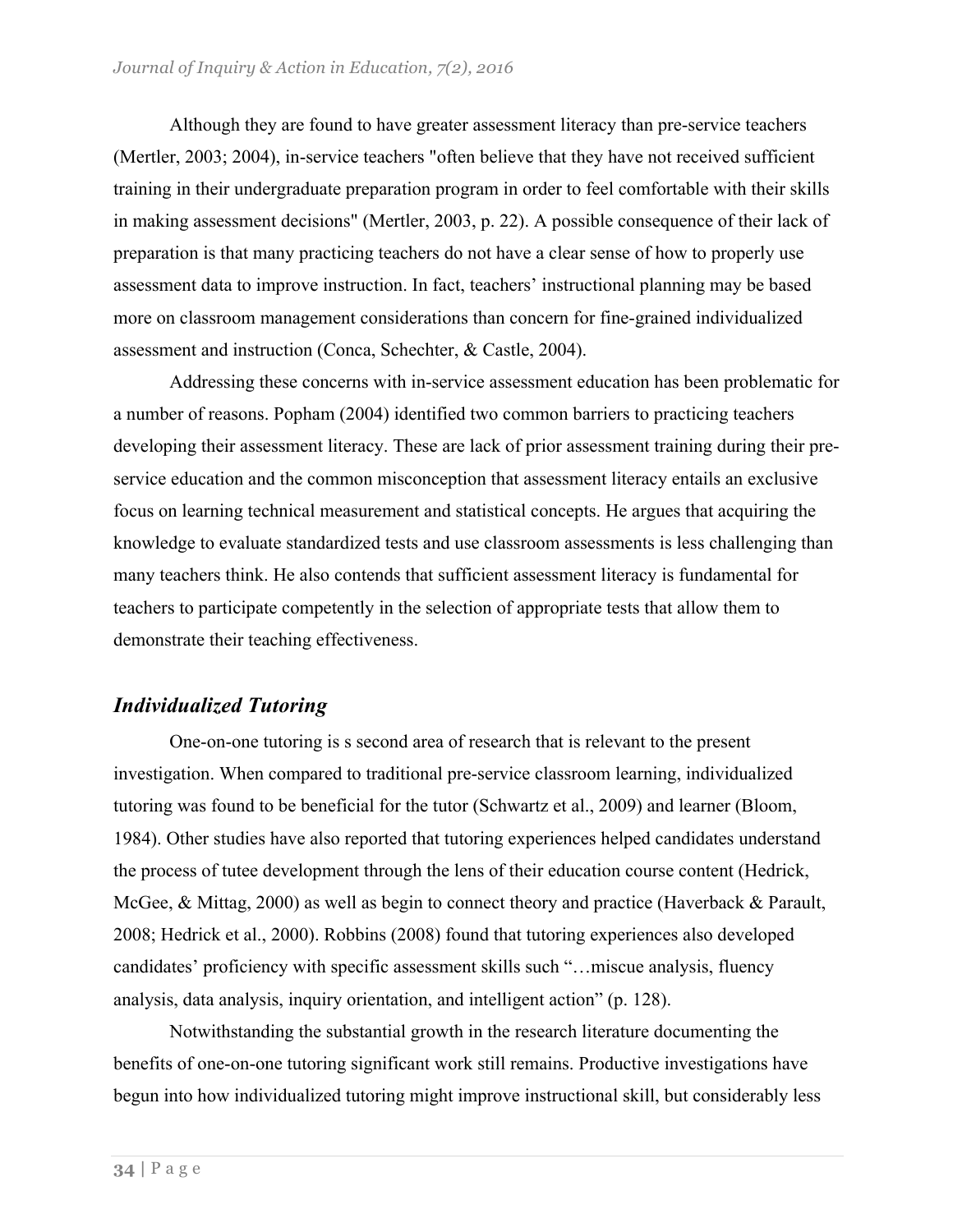discussion exists of how tutoring might develop pre-service teachers' assessment literacy. However, given the growing importance of assessment literacy acknowledged above, these conversations must be initiated.

# *Peer Debriefing*

Teacher educators must create classroom experiences that push candidates to become more self-reflective for their continued professional growth (Linek, Sampson, Raine, Klakamp, & Smith, 2006). Reflection can take wide variety of forms but deciding how to encourage reflective practice is still being hotly debated (Bean & Stevens, 2002). Nevertheless, one method suggested for facilitating the process has been though peer debriefing sessions.

Schwandt (2007) defines peer debriefing as an event where a teacher "confides in trusted and knowledgeable colleagues and uses them as a sounding board" (p. 222). Its value lies in the collaboration it fosters because teachers often struggle with problems alone and feel like the issue is unique to them (Heider, 2005). Spillett (2003) states there is no wrong way to conduct peer debriefing but some potentially helpful qualities of a debriefing partner include trustworthiness and impartiality (Spall, 1998) as well as being someone that the teacher can relate to. Hail, Hurst, & Camp (2011) add that

…peer debriefing offers a way to help overcome isolation, sustain collaborative environments, increase retention and make dynamic improvements in classroom. Reflecting on one's teaching practices allows the teacher to make adjustments in both instructional style and techniques. When peer debriefing is added, the level of reflection increases (p. 76).

Peck (2009) conducted a tutoring study where she explored questions related to the impact of course tasks on pre-service candidates' instructional skill rather than assessment literacy development. She observed that peer debriefing was a vital element of the program that pushed candidates' thinking about instruction in productive ways. Another survey study of preservice reading teachers reported that they often engage in peer debriefing and most believe that reflecting with colleagues is an important aspect of their professional growth. Their respondents appreciated having colleagues to use as a sounding board to discuss teaching issues. Authors of the study also identified graduate classes as places where peer debriefing can take place that allow students to share ideas and discuss issues in their practicum. They contend that the class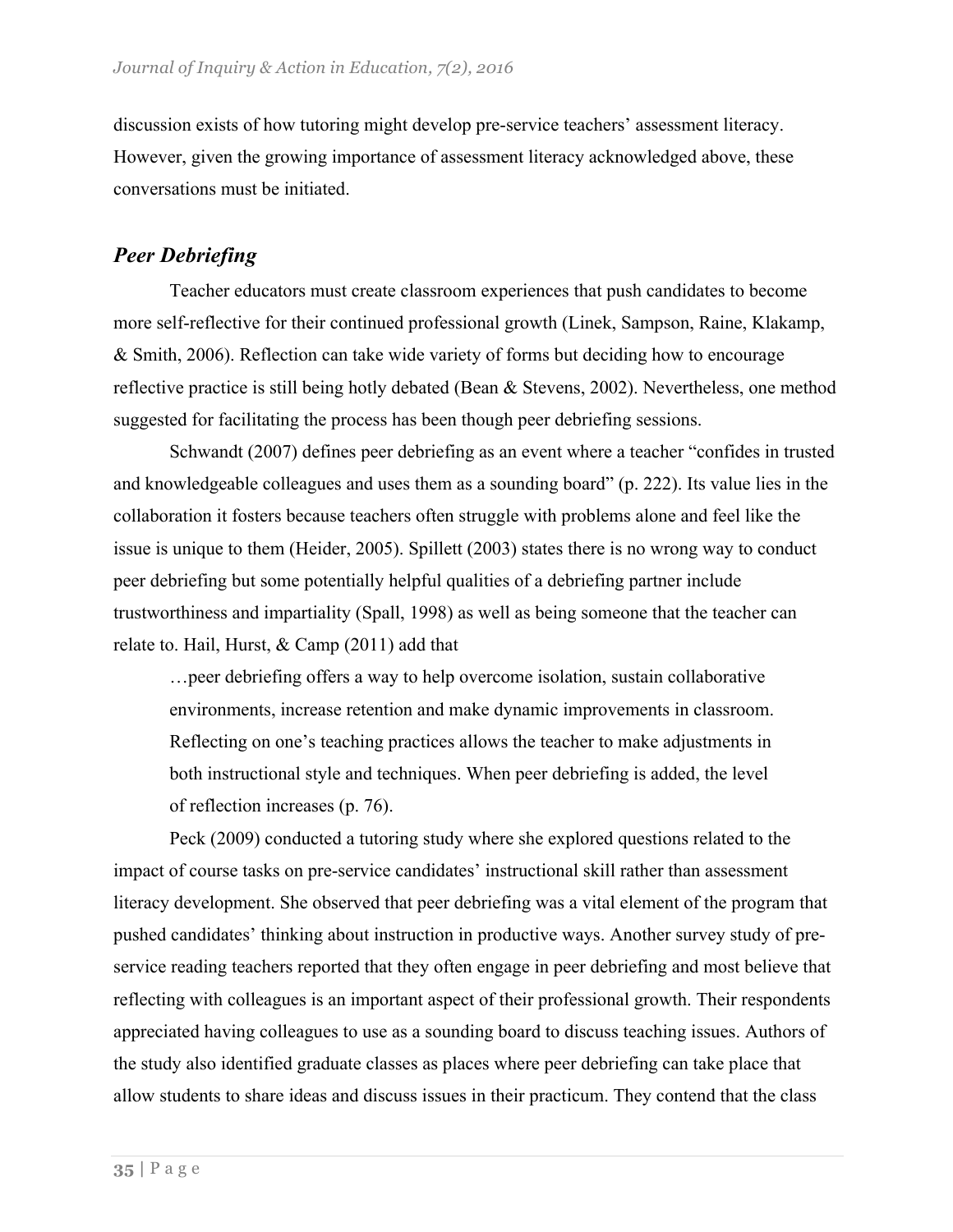could even serve as "a type of weekly support group for teachers" (Hail, Hurst, & Camp, 2011, p. 80). They also recommend that preservice teacher education programs provide training in the process peer debriefing to encourage professional development.

## *Areas in Need of Additional Research*

The current research literature reveals important information that has been learned about assessment literacy and teacher assessment education. For instance, we know that assessment literacy impacts student performance. Researchers have also delineated the major components of assessment literacy that include theoretical knowledge, formative assessment ability and instructional adaptation. They have also identified the primary uses of assessment literacy including making data-based decisions, use of assessment to guide instruction and self-defense against misuse of assessments. Additionally, scholars have learned about other issues such as pre-service teachers' need to work with a variety of assessments and assessment education that is integrated into ongoing classroom practice for in-service teachers.

Despite these recent research discoveries, important questions remain. For instance, while we have identified the impact that teacher assessment literacy has on student performance, we do not yet know a lot about the process of effectively and efficiently developing assessment literacy in teachers (DeLuca, 2012). Questions also linger regarding the value of teacher candidates experimenting with assessment tools through tutoring experiences that might help them scaffold their understandings of the tools. Hill, Cowie, Gilmore, and Smith (2010) add that understanding pre-service teachers' conceptions around classroom assessment is a crucial prerequisite to actually preparing them to be competent assessors. This study will seek to provide some insight into teachers' views of classroom assessment to begin to consider potentially beneficial pedagogical approaches for teacher assessment education.

#### **Statement of the Problem**

The purpose of this study is to describe pre-service teachers' perceptions of assessment literacy and the process of their assessment literacy development during a literacy assessment class containing an individualized tutoring component.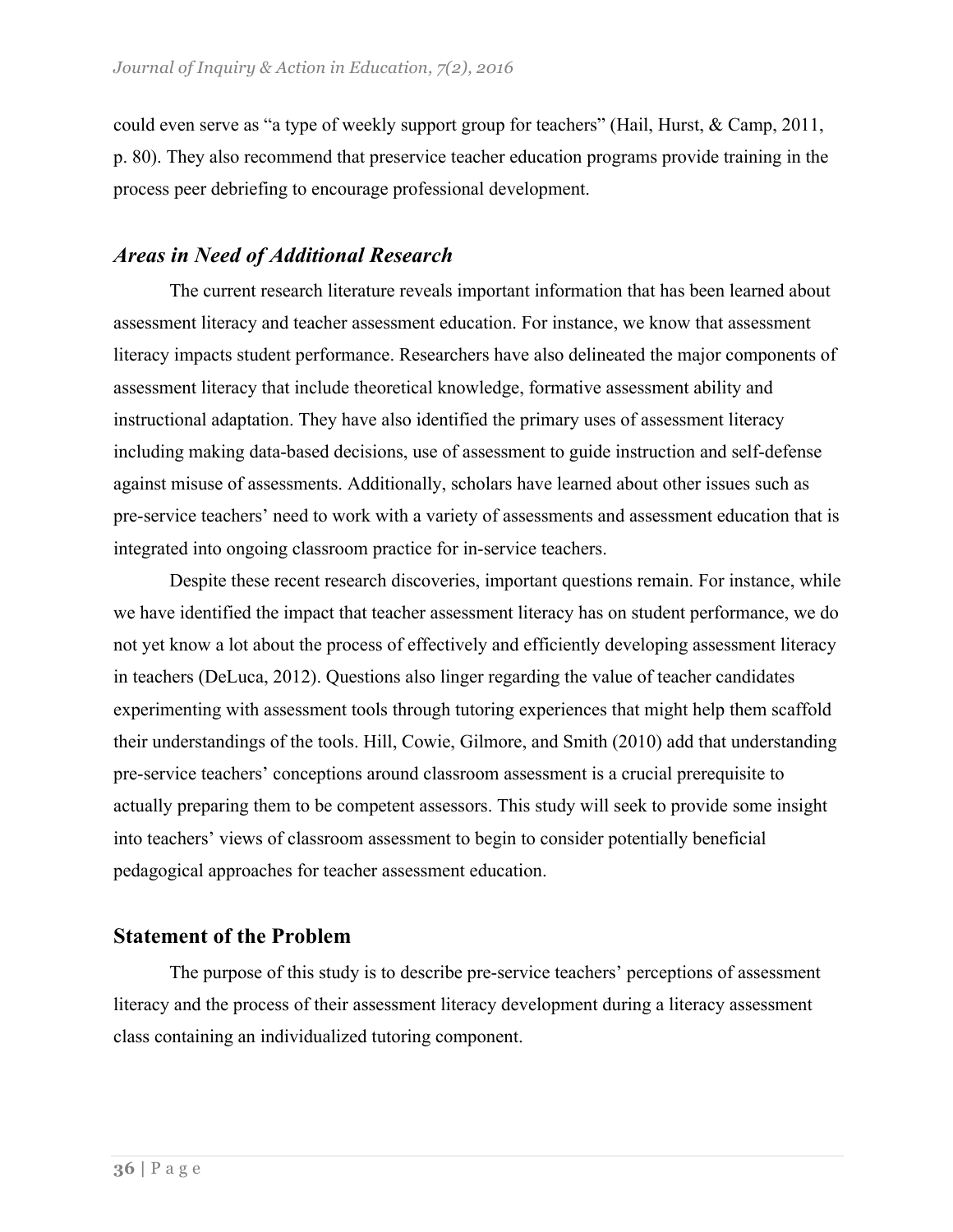# **Research Questions**

Based upon a review of the research literature, the following questions were developed for the present study: (1) What sources of information do pre-service teachers draw upon to develop their literacy assessment? What do they learn from each source? (2) How do pre-service teachers' beliefs about literacy assessment develop during participation in a literacy assessment course with literacy tutoring and peer debriefing components?

#### **Methods**

#### *Context and Participants*

This research occurred in an urban literacy clinic within a major research university dedicated to addressing the literacy needs of k-9 children in the downtown area of a major Southeastern city in the US. The literacy clinic supports and enhances the literacy development of diverse inner-city students primarily through after-school literacy tutoring experiences. The clinic also serves to prepare teacher candidates to learn how to design and implement researchbased literacy assessments and instructional techniques for diverse learners.

This class where the study took place was implemented an "individualized assessment for reading instruction" course I, the author, taught in the literacy center. This is a required graduate level course that candidates take as a part of either a reading endorsement or a master's degree in reading education. Based on competencies drawn from the International Reading Association standards for the Reading Professional (IRA & NCATE revised, 2010), course participants are expected to: understand types of assessments and their purposes, strengths, and limitations; select, develop, administer, and interpret assessments, for specific purposes; and use assessment information to plan and evaluate instruction.

The participants in the study were five teacher candidates from the class described above. Their relevant background information is presented in table 1 below. They were chosen for the study because they represented a cross-section of the broad diversity of the linguistic and experience-level of the students in the class. Participant language background was important to consider because of potential cultural or language related issues that might arise as participants engaged with the course content or the tutoring process. For instance, varied cultural expectations regarding the validity of alternative forms of assessment might impact teacher candidates' willingness to use the types of assessments presented in the course or see the results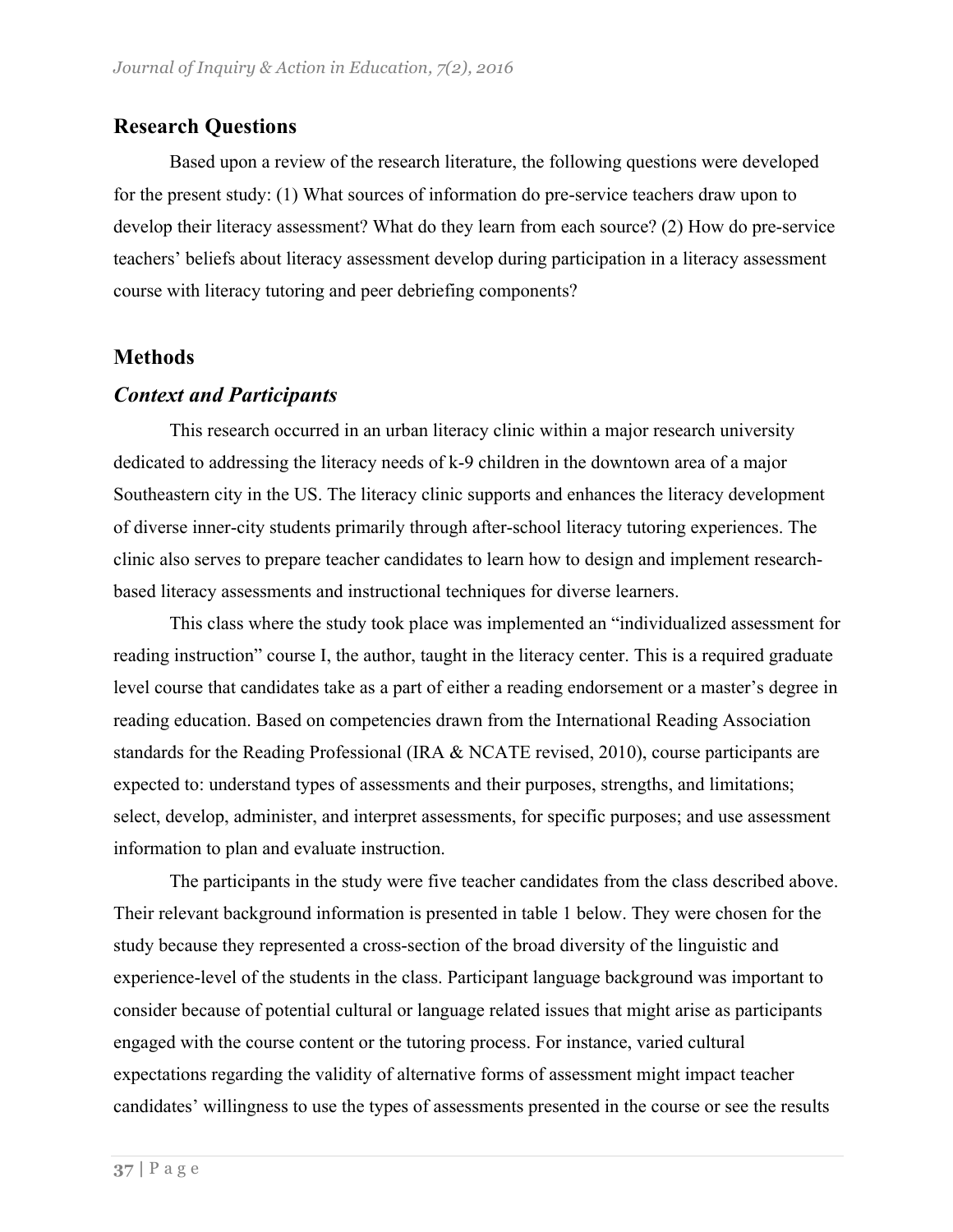of such assessments as valid. As well, the potential influence of culture has not received significant attention in previous assessment literacy research. Experience level was also necessary to receive attention because participants with classroom experience might have differing notions about the role of assessment in the instructional process based upon their previous practice and experiences.

|         | Age          | Gender | Ethnicity           | Native Language            | Experience  |
|---------|--------------|--------|---------------------|----------------------------|-------------|
| Edward* | $40^\circ s$ | M      | African             | Native French<br>speaker   | Pre-service |
| Michael | 30's         | M      | Caucasian           | Native English<br>speaker  | In-service  |
| Mary    | 30's         | F      | Iranian             | Native Persian<br>speaker  | Pre-service |
| Leanne  | 30's         | F      | African<br>American | Native English<br>speaker  | In-service  |
| Lucy    | 40's         | F      | Albanian            | Native Albanian<br>speaker | In-service  |

|  |  | Table 1: Participant Background Information |  |
|--|--|---------------------------------------------|--|
|  |  |                                             |  |

#### *Data Collection*

Data was collected data from two main sources. The primary data sources included three separate reflection essays assigned throughout the course to each participant (15 in total). In these essays, participants were asked to reflect on their tutorial interactions, observations and course reading. The reflection papers were designed to allow them to engage with and reflect on theories and methods they were learning in the course and how they were applying them in their tutoring. They were encouraged to share how they were using the principles and tools they were learning about and any useful insights or struggles they were getting from the experience.

These reflection essays were followed by 5 individual interviews (1 interview with each participant). After the conclusion of the course and grades were submitted, those who volunteered to participate in the study were contacted for a follow up semi-structured interview. Each follow up interview was conducted via skype and took approximately 40-45 minutes. During the interview they were asked several questions about their prior assessment coursework, teaching experience, perceptions of the value of classroom formative assessment, what they felt they learned about literacy assessment during the class and how they used their knowledge in the tutoring sessions. They were also asked about what sources of information they accessed to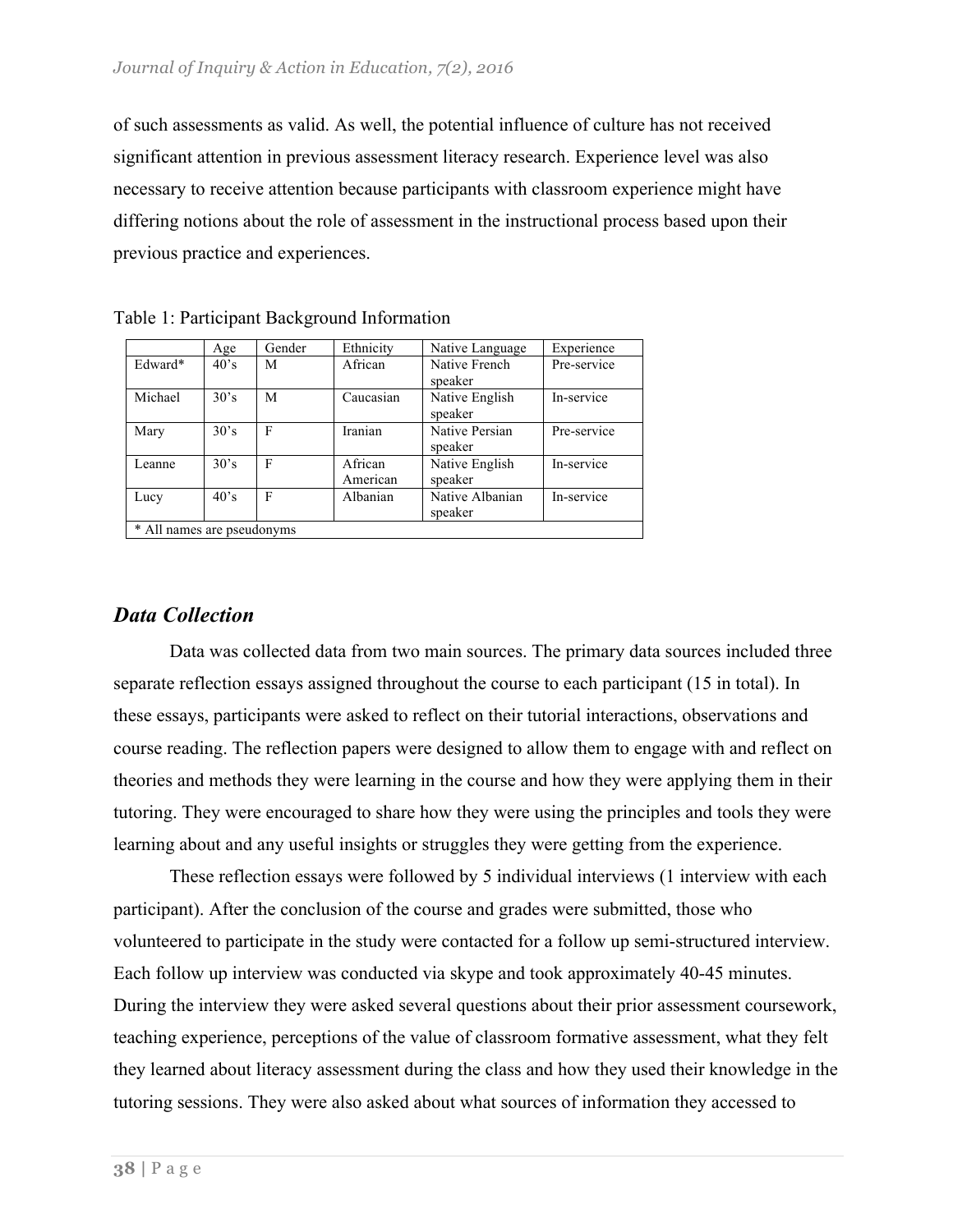develop their literacy assessment. After the interviews, all of the data was compiled, the contents of the interviews were transcribed and data analysis began.

One consideration of this study was that it involved the author of the study researching his own students. Given the potential for coercion represented by the power differential between the instructor and participants, special precautions were taken to ensure voluntary student participation and anonymity of those who agreed to participate. Anonymity was ensured by enlisting a colleague to introduce the study to the students and request volunteers. The researcher was not present during the request for participants. Additionally, to ensure that there was no bias toward those who did not agree to participate, the list of participants withheld from the researcher until after final course grades were submitted.

#### *Data Analysis*

The data analysis for this project was achieved using a thematic analysis and a constant comparative analysis (Strauss & Corbin, 1998). The steps followed in the data analysis process included an initial read through of the transcripts and written reflections several times to "get a sense of the whole database" (Cresswell, 2007, p. 150). This part of the process also included writing memos in the margins to keep track or ideas and concepts that occurred to me as I read as well as to develop propositions about these concepts interrelate to each other (Miles & Huberman, 1994). The coding procedures began with "a provisional 'start-list' of codes" (Miles & Huberman, 1994, p. 58). Preliminary "open" coding was accomplished by reading through data, identifying and labeling pieces of text that addressed the research questions (Lichtman, 2009; Merriam, 2009). Next, all of the data was reread and initial codes were revisited to develop a list of analytical codes. The coding process was aided by the use of the RQDA software. Following this, codes were organized into categories and subcategories by incorporating similar codes into unified categories that also include related subcategories (Merriam, 2009; Lichtman, 2009). The shift from working with categories to concepts development was achieved through deciding which categories made the best sense given the research literature and the overall conceptual scheme. Consideration was also given to how those concepts fit together and into the overall conceptual framework of the study (Creswell, 2007; Lichtman, 2009; Miles & Huberman, 1994).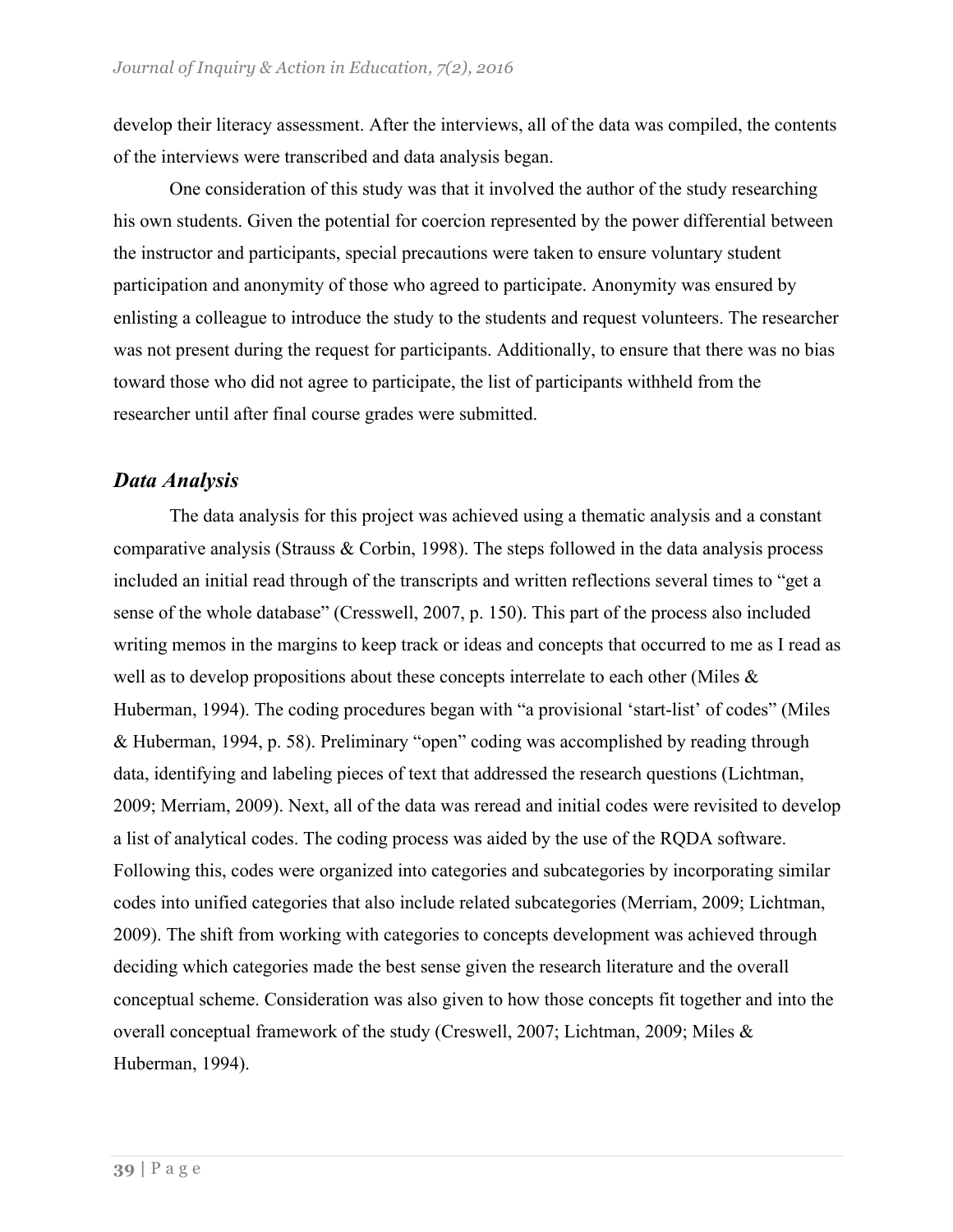# **Findings**

Several finding emerged from the data that addressed the research questions. Sources of information that participants identified for improving their assessment literacy included the instructor, peers, the course text, and other outside sources not mentioned in class such as mentors and unassigned reading. Participants also reported that the individualized tutoring allowed them to apply the assessment techniques they were learning about in class to determine their suitability with the diverse urban learners. They stated that the peer debriefing sessions enabled them to share knowledge and ideas, offer mutual support and engage in collaborative problem solving to improve their tutoring. Assessment literacy also appeared to develop through a process of struggle including ostensive misunderstandings of assessment concepts, misidentification of an assessment's purpose or challenges with maintaining their student's engagement during tutoring sessions. This phenomenon was termed as the "struggle for growth." Participants mentioned a number of specific areas where tutoring and peer reflection expanded their assessment literacy which included realization of the wide variety of assessments available, matured understanding of the necessity of choosing appropriate assessments, and the realization of the value of affective assessment.

# *Sources of Information Identified*

Research Question 1: What sources of information do pre-service teachers draw upon to develop their literacy assessment? What do they learn from each source?

#### *Course Instructor*

Participants identified four main sources of information that influenced their changing understanding of assessment during the class. These were the course instructor, their peers, the course text and information gleaned from outside sources. Lucy observed that having access to the instructor during tutoring sessions was helpful in guiding her next steps when she was she was unsure about some of the instructional decisions she made during the tutoring sessions. That is, the instructor was able to offer relevant feedback to her right at the moment that she needed it. She stated that "... when you're a student and you have a teacher that you can go and ask questions and give feedback from or answers from your questions and the teacher will guide your next steps you feel more confident in what you're doing" (Follow up interview). As she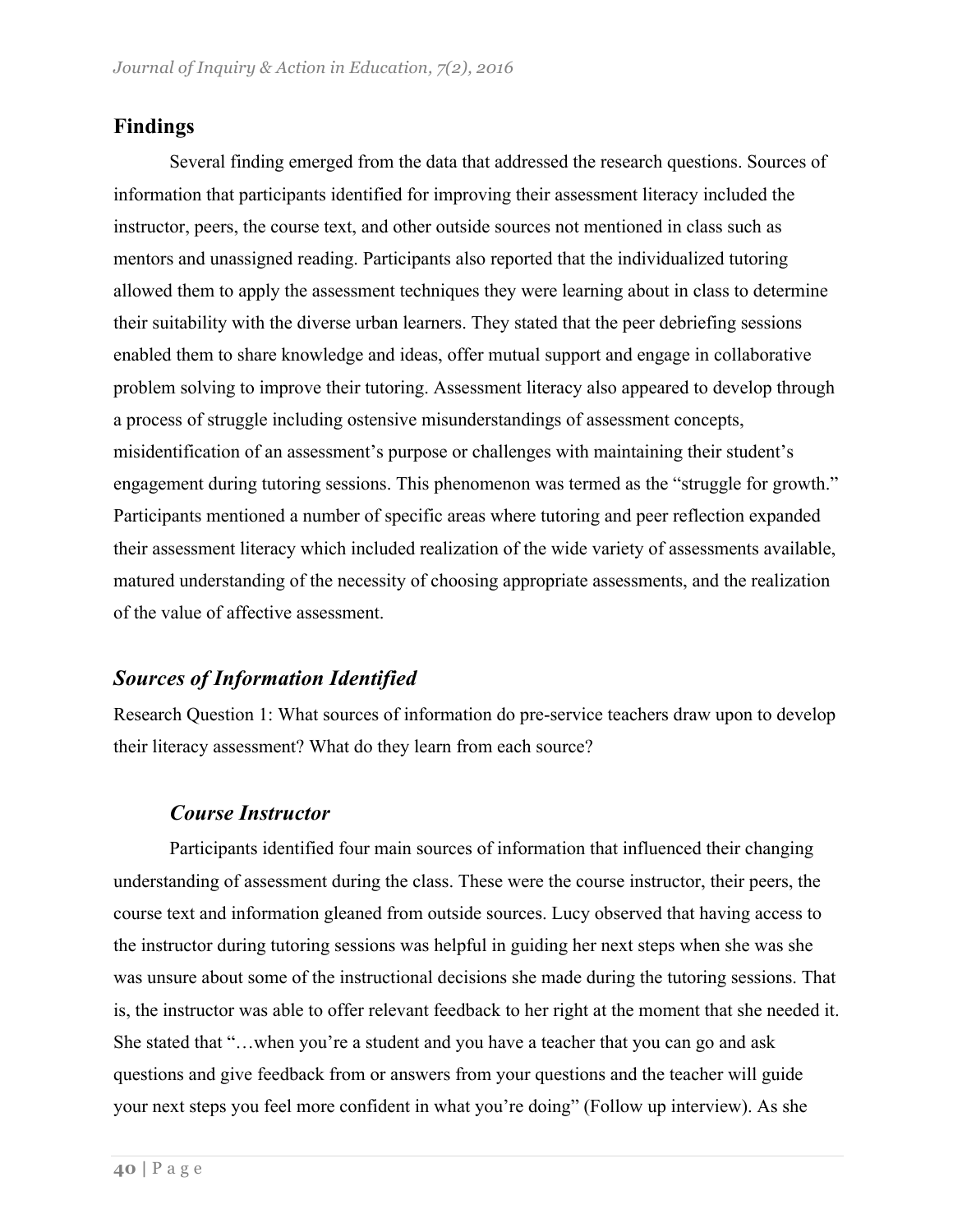points out, the course instructor as a knowledge source right at the moment of need may also offer the advantage of being a helpful guide to the candidate's next steps in their tutoring. This may be preferable to a more traditional assessment class where candidates would learn about various assessment tools without necessarily having the opportunity to experiment with them.

Edward and Le Ann agreed that the course instructor served as a source of feedback on which literacy components to assess. Edward mentioned receiving helpful feedback on assessing word recognition and fluency. After completing an Informal Reading Inventory (IRI) on a student, LeAnn reported, "This was definitely a successful assessment that the professor helped develop my understanding of it" (Written reflections). This comment shows a belief that the instructor's guidance facilitated her learning to use the IRI. Similarly, Lucy felt the instructor's input was helpful in allowing her to practice using the assessment tools before she actually used them with her students. Lucy noted that

"…because everything was not just in the book but the fact that we practiced it in the class. Even with the IRI, you know, we had a sample, we worked on it in the class, we review it. Sometimes even two or three times so by the time I left the class I was confident that I gained some information in the class and I would be able to work with that assessment in the future" (Follow up interview).

Thus, unlike many traditional assessment classes that are based on lectures on content from the textbook, Lucy appreciated having the opportunity to practice using the various assessment tools to be able to use the tool in the future rather than just read about and discuss them in class. This point gets at the potential usefulness of the instructor as a guide to practice using assessments.

#### *Peers*

Class peers were a second commonly-identified source of knowledge and information. Knowledge that was shared among peers included teaching ideas, alternative perspectives and insights regarding the value of observation in the classroom. Le Ann mentioned getting a novel graphic organizer idea to help better manage her reader's comprehension while reading. Michael also expressed his appreciation for his peer's incorporation of comics into her lessons. He discussed how he began to incorporate her ideas into his lessons at the school where he teaches and remarked,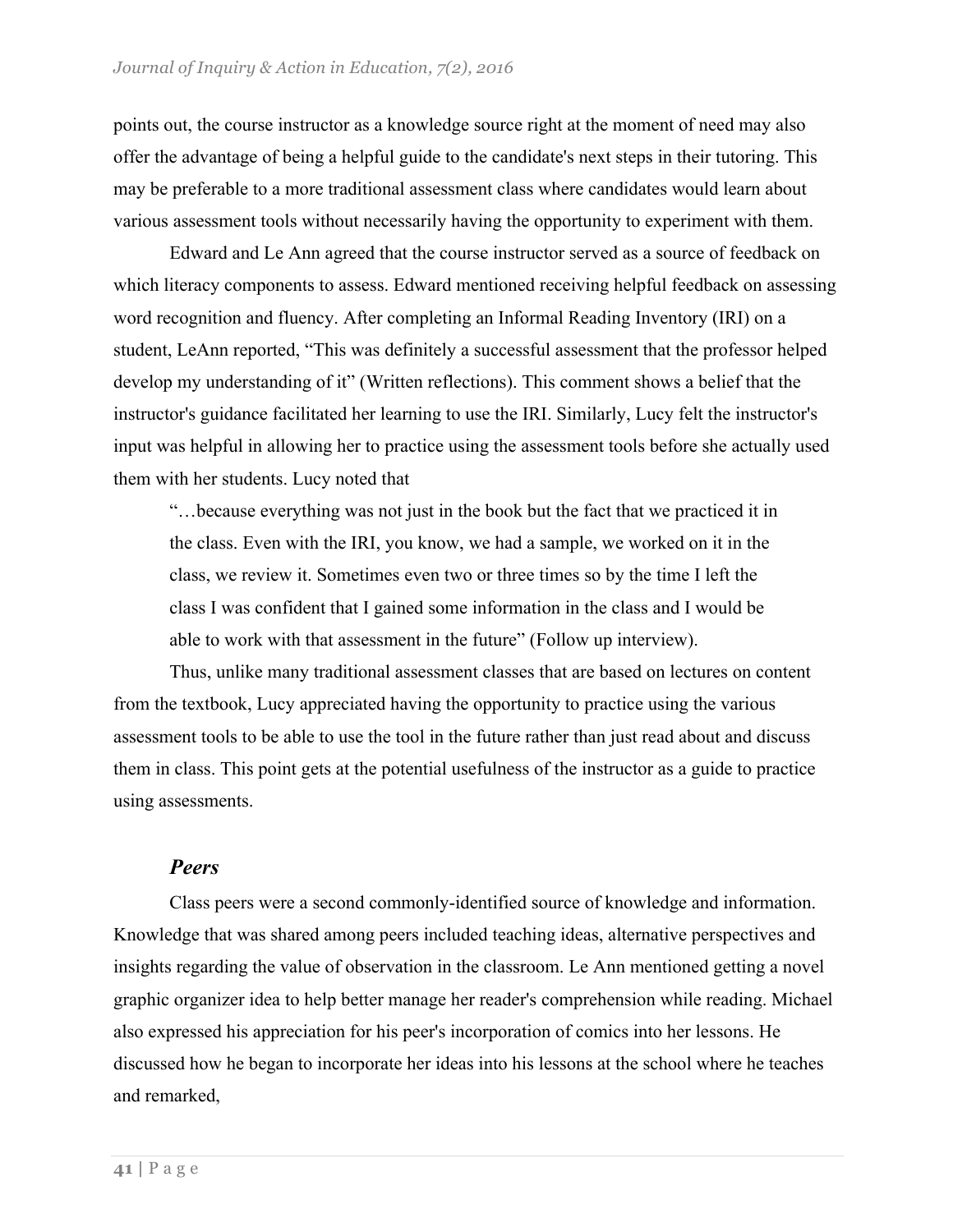"…it's amazing how the kids that I work with really take to graphic novels and when they incorporate comics and their able to sort of create their own ...it's a full level of engagement so it's their engaging literacy and a couple of different levels so there able to be tactile with it so that kinesthetic learning and then the obvious is the visual so they're able to infuse different learning styles so that's one of the biggest things" (Follow up interview).

Michael also talked about how he enjoyed having the opportunity to share ideas with his peer openly and without pretense. He said, "...we were always looking to find ways to reach the kids so if it was via a traditional methods or a more unorthodox method we would share those ideas we wouldn't say well that's not in the book or that's not how you do it and so ideas were always encouraged" (Follow up interview). This comment demonstrates his appreciation for this space where he and his peer could problem-solve their difficulties in the tutoring sessions in sometimes less-than-conventional ways.

Mary shared some of the specific ideas that she was able to learn from peers noting that she appreciated "...using different cultures in reading texts, using visual materials for teaching sequencing and summarizing techniques, and utilizing students' interest areas to motivate their literacy activities" (Written reflections). These comments reveal the range of ideas and suggestions that she was able to receive from her peers to facilitate her tutoring sessions.

Participants also mentioned that having the opportunity to discuss and debrief with peers gave them access to another perspective on their concerns with the course material or the tutoring sessions. Michael discussed how peers have valuable insight to offer because they are at "…different points on our own professional continuum" (Follow up interview). This indicates his realization that students in the class consisted of a mix of pre-service and in-service teachers enhanced the discussions, which he likened to "professional development."

Lucy stated she was grateful that peers were able to answer open questions and give immediate feedback. She mentioned that she was not embarrassed to ask her peers questions which points to a sense that a collaborative spirit allowed group members to share information to fill in the gaps in each other's knowledge. This process also seems to have provided her with the just-in-time feedback she needed to make the best of her tutoring sessions.

In terms of assessment literacy, Edward acknowledged peer input into his developing understanding of the connections between assessment and instruction remarking how in class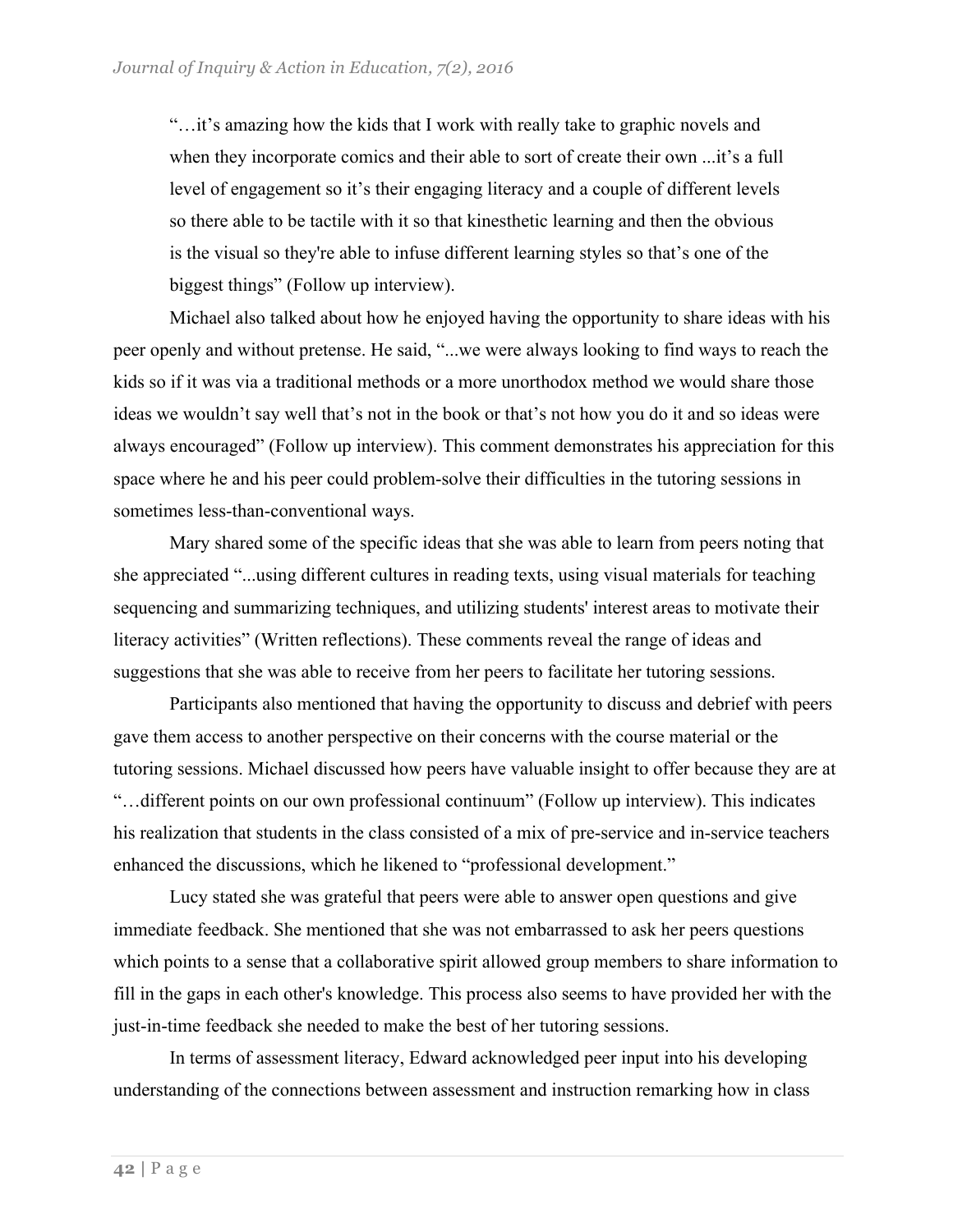discussions peers "discussed that effective reading teachers observe and analyze their students' performance data on a regular basis. This instructional skill allows them to monitor their students' progress or lack thereof and to design instruction accordingly" (Written reflections). This comment reveals his realization that his peers were contributing to his developing understanding of the connections between assessment and instruction. Mary similarly expressed her appreciation for peer input developing her assessment literacy noting "...each week, I am learning new information about assessments in reading from my peers and my professor. Sharing their experiences from school and family helps me improve my understanding in literacy assessment" (Written reflections). Her remark directly praises her peers' experiences as valuable resources for improving her understanding of assessment.

#### *Textbook*

Two participants identified the course text as a source of helpful information for clarifying concepts presented and discussed in the class. For instance, Lucy used one of the course texts to help her better understand graphic organizers. Le Ann referenced the coursebook frequently as she discussed new ideas and insights that she was having in the class. Skills and concepts that she mentioned reading about in the text ranged from word recognition, vocabulary, spelling, fluency, comprehension strategies and story retelling to reading attitudes and mentoring independent reading. In one reflection, she claimed that the coursebook helped to spur her instructional creativity stating, "with this knowledge I learned from the course readings, I decided to be more creative in [assisting her student's] recalling key details and sequencing strategies." (Written reflections)

The course text was identified by Edward as being a source of useful information. He wrote about learning teaching techniques for word recognition, vocabulary, and spelling that would help increase reading fluency and comprehension. He also mentioned getting helpful guidance on how to mentor independent reading, focus on strategies for increasing positive reading attitudes, and discovering his learner's reading interests. He discussed finding guidance on reading comprehension strategies, retelling, and the usage of writing to recall key details in the text. Later in his reflections, Edward stated that "[with] this knowledge I learned from the course readings, I decided to be more creative in our recalling key details and sequencing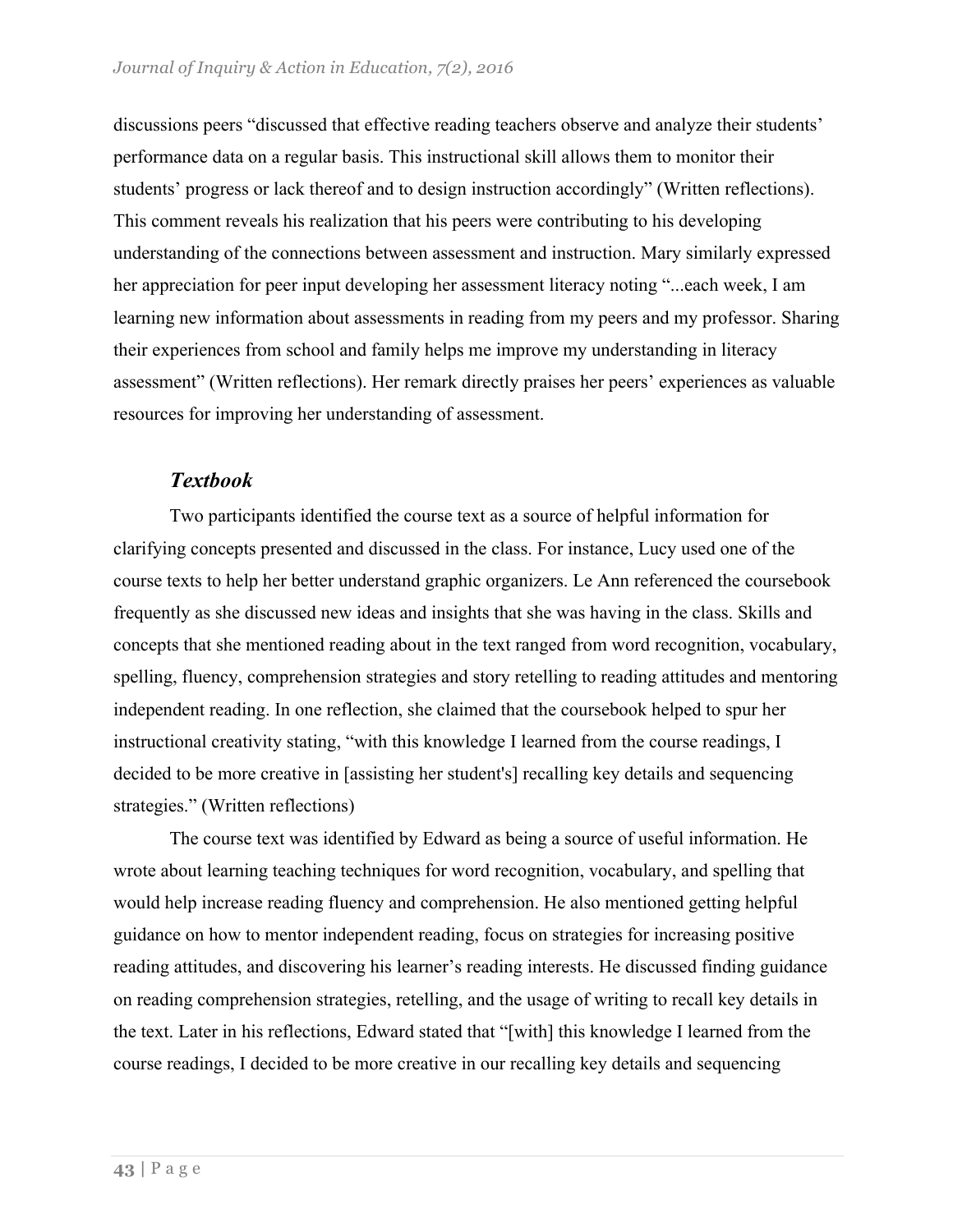strategies" (Written reflections). This comment indicates that, like Le Ann, the information from the course text encouraged him to be more creative in his instructional practice.

#### *Outside Information Source*

Various other outside information sources were also identified by several participants. Edward in particular drew on a variety of sources to support his reflections. For instance, he cited the work of literacy education scholars to discuss issues such as differentiated literacy instruction, teacher instructional improvisation (Darling-Hammond & Bransford, 2005), student text selection and using graphic organizers (Gunning 1996), fluency and comprehension instruction (Allington, 2008), student self-assessment (Brown, 2007), and explicit reading instruction (McLaughlin, 2010) (Written reflections).

Michael named two outside sources that had an impact on his thinking in the class. He stated that his mentor teacher was a valuable resource for him to learn about how to integrate "the old school style" with modern approaches that incorporate technology and differentiate instruction. He also drew on his previous corporate work experience as he cited training that taught him to "'Know the Customer' before making recommendations and determining what they need" (Written reflections) as he chided himself for his self-perceived failure to do that at the outset of his tutoring sessions.

#### *Development of Beliefs*

Research Question 2: How do pre-service teachers' beliefs about literacy assessment develop during participation in a literacy assessment course with literacy tutoring and peer debriefing components?

## *Perceptions of Individualized Tutoring Sessions*

All participants commented positively on the value of the tutoring sessions for giving them the chance to apply the concepts and skills they learned in class. Mary noted, "In my opinion, tutoring sessions are very helpful for us. Just after we learned new assessment techniques and methods, we were able to apply them for our students and we could see the efficiency of the assessment techniques" (Follow up Interview). Likewise, Lucy discussed how the tutoring combined with the feedback on the process that she received from peers and the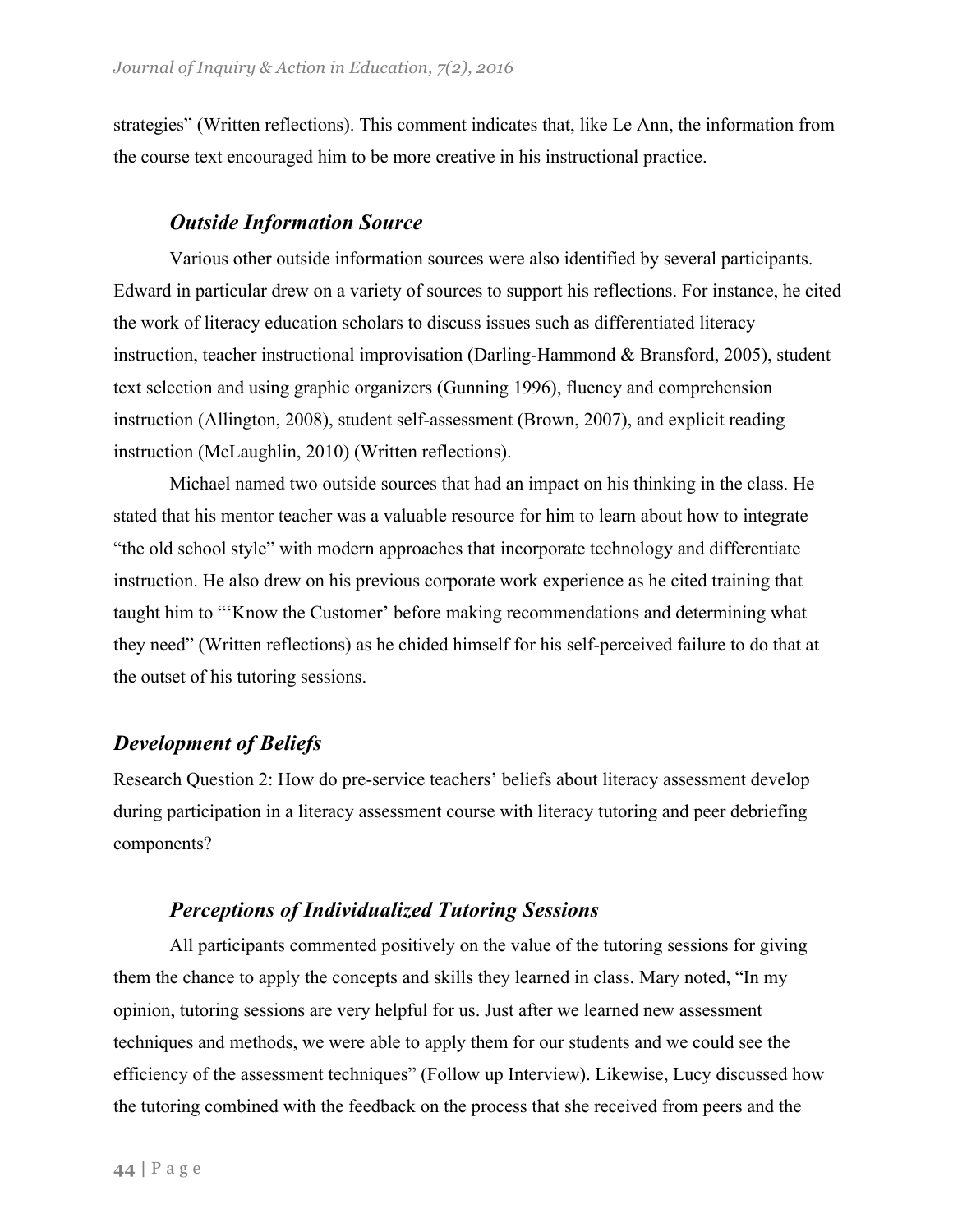professor was helpful because it enabled her to determine her next steps in her work with the learner. She stated,

I really appreciate the fact that we had students at the clinic to work with so that was something that you know we only had for your class and not for some other class and the fact that again I had my student I did what I thought that I have to do with the student especially in the first and second class first and second week but I gained some information from the student and I shared that with the teacher and the classmates and I received some feedback on where do I need to go from there. How do I need to work? Where do I need to look? What type of assessments do I have to use in the future? Uh, how do I need to teach something? What type of lesson will be helpful versus another one?" (Follow up interview)

Leanne shared her favorable impressions of the tutoring experience stating, "…I love the idea of working with a student right, you know, in the classroom as I came in because it was like we're all learning together. I'm learning, she's learning because I'm teaching her…" Later in the interview, she mentioned that, for her, the tutoring sessions "definitely influenced everything" which included "[everything] we learned from being able to learn a new concept and then teach the student…" (Follow up interview). This comment illustrates her perception that the tutoring helped connect the concepts theories from the class with her practice.

Michael agreed adding that, "…the [tutoring] sessions were the most impactful component of your entire course." He explained that the tutoring sessions were the space where "…you have what you're learning in the class, you have the kid then you have to apply in the session you find out what works for the kid and what doesn't" (Follow up Interview). This comment highlights his observation that the tutoring often served as the crucible whereby assessment and instructional ideas that were read about or discussed in class were tested for their viability with the kinds of learners participants could expect to work with in their own classrooms.

Michael also noted a lack of resources available that specifically target the kinds of learners like the one he was tutoring. Specifically, he lamented the scarcity of high-interest reading materials written for older readers who were still struggling with decoding and sight word recognition. He recognized this problem as he tried to find materials that would engage his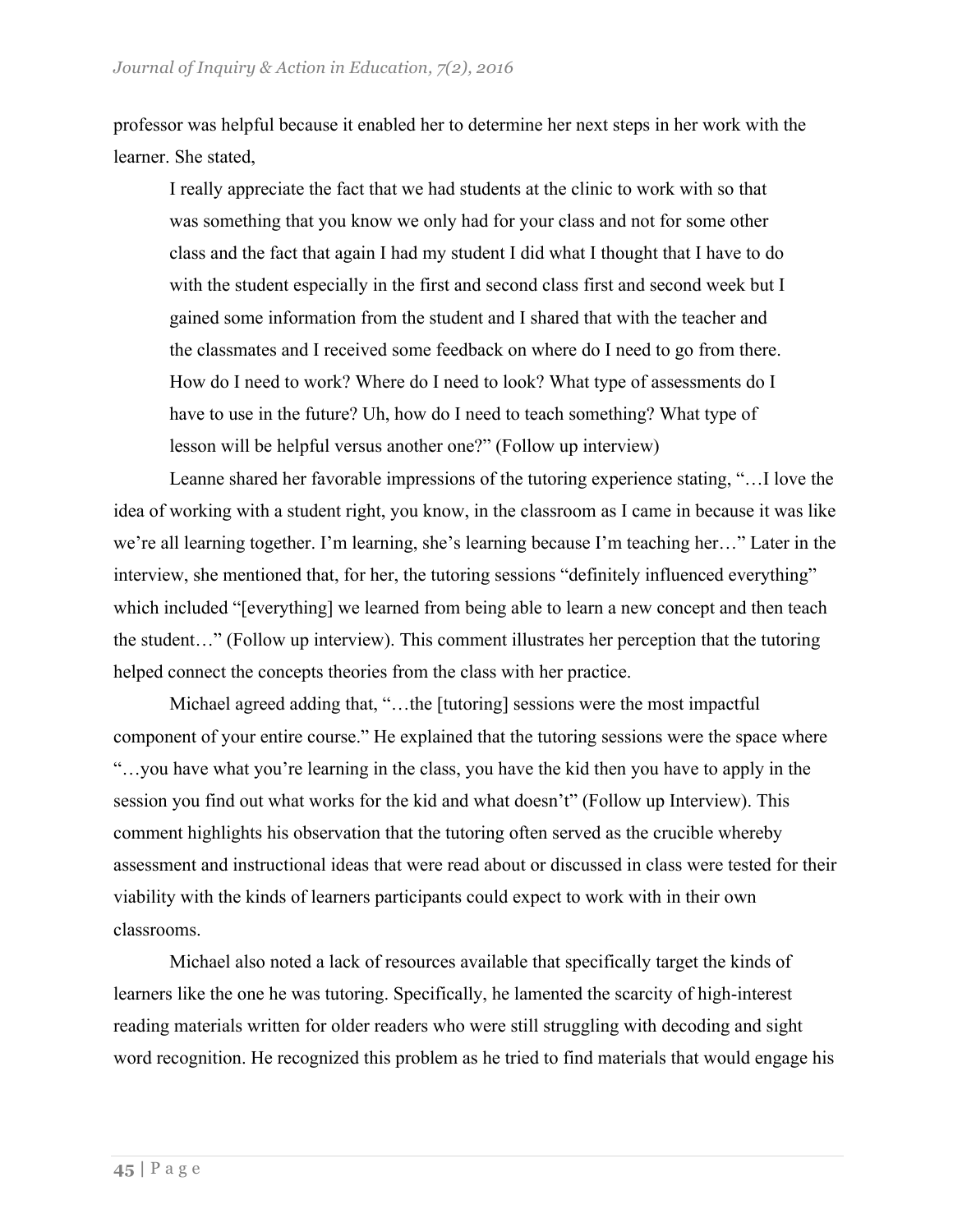learner. Working with a somewhat reluctant reader during the class forced him to be more creative in his instruction in order to maintain his student's engagement. He explained that,

…you're forced to have to come up with ideas and really think out of the box and that's what the tutoring sessions do. Because if you're just going to play it straight-laced as the author [of typical teaching texts] says you're going to lose the kid immediately. So, what it is is you have a working knowledge of what the books and the authors and the readings and what [the author is] talking about, but then you have to get to know the kid. Then you brew up a gumbo of lesson plans that are going to work for whichever kid. And I think that's the most important component because if you're going to teach, you have to find ways to meet the kids. And working with the kids is the only way you figure that out (Follow up Interview).

Both of these comments indicate that the tutoring helped Michael realize the importance of hands-on experience to enable him to test the skills and concepts that he was learning about in class. His remarks also reveal that he felt the tutoring helped him develop his ability to adapt his lessons and differentiate instruction to meet the unique needs of his learner.

## *Perceptions of the Peer Debriefing Sessions*

The individualized tutoring sessions described above had a considerable impact on the development of participants' assessment literacy. Participants described how the opportunities they had to debrief with their peers about the class tutoring sessions shaped their assessment literacy development. Due to scheduling issues, these peer debriefing conferences were held immediately before each tutoring session and were initially conceived of to serve as spaces where candidates could discuss and reflect on the tutoring sessions. These sessions were structured so that candidates were initially prompted to share successes and challenges from their previous tutoring session as well as to elicit thoughts and suggestions from their peers regarding any issues that arose. Candidates were also asked to share their plans for the current day's lesson and offer each other and input they felt might improve their peer's lesson. These peer debriefing sessions proved to be quite influential in terms of how the interplay between the debriefing and the tutoring shaped and refined the participants' understanding of assessment throughout the course.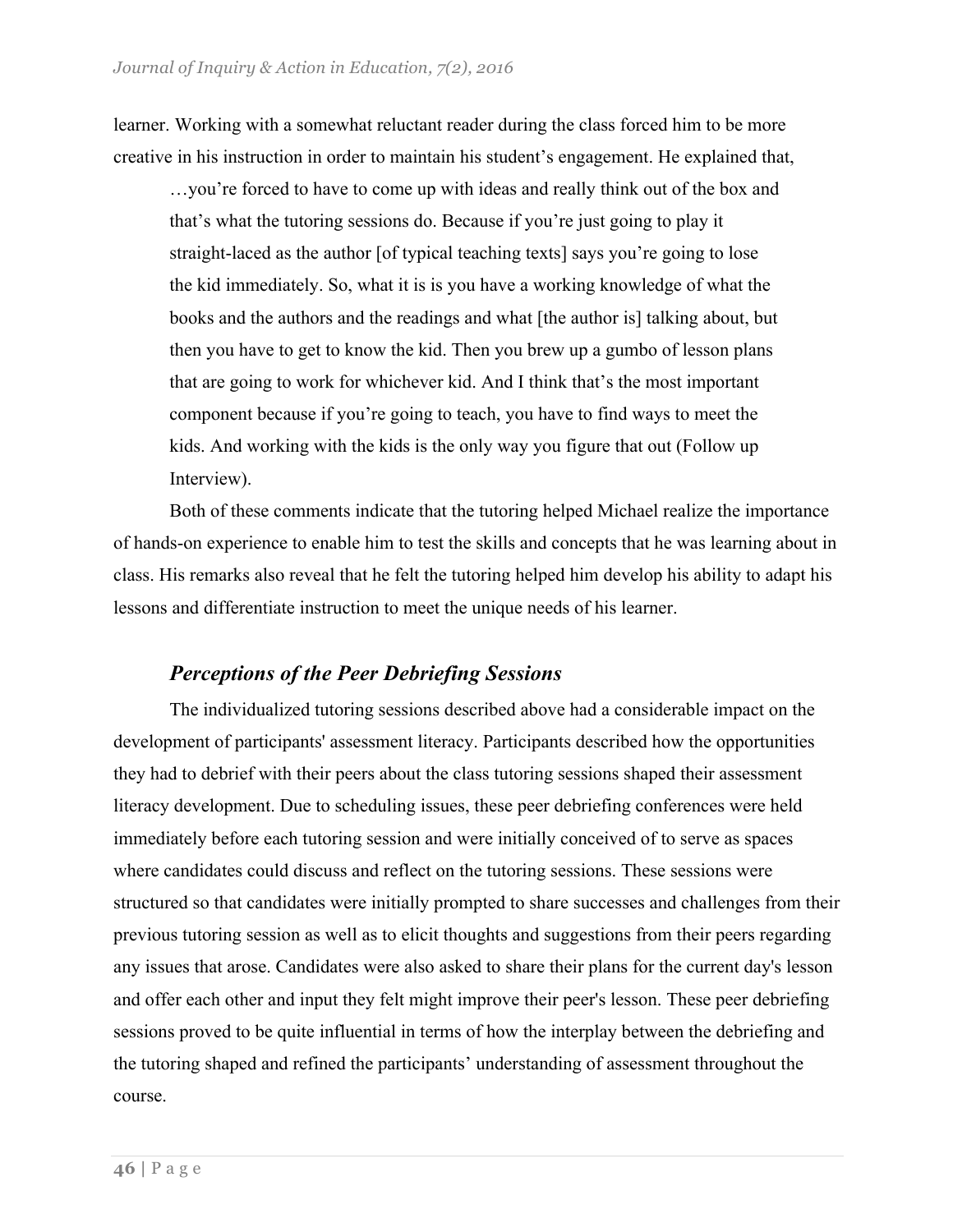In their written reflections and interviews, most of the participants commented on the value of these debriefing sessions for sharing ideas and offering mutual support. One beneficial aspect of the peer group debriefings mentioned was the opportunity for collaborative problem solving that they afforded. Michael, for instance, appreciated that his group consisted of people with varied amounts of teaching experience that offered a greater variety of perspectives on the issues at hand. This diversity of perspectives helped to push each other's thinking in new directions and, in his words, "[that's] just to me that's kind of an informal way of extending your professional development" (Follow up Interview).

Leanne and Mary likewise commented that they were able to get some new ideas from their peers in the peer debriefing sessions. Leanne mentioned that she was able to learn new things from her classmates including ideas for high-interest texts for middle school students and novel graphic organizer ideas. She said, "...and so I'm taking ideas from so many people and yeah just adding mine on to it so that was definitely beneficial just to have that" (Follow up Interview). Mary said that she liked her classmates' ideas about using reading texts from different cultures, using visual materials for teaching sequencing and summarizing, and paying closer to students' interests to motivate their literacy activities.

Michael and Lucy both commented that they found the peer debriefing sessions to be an inviting space where they could share their ideas freely without having to feel as though they were going to be evaluated or judged by their peers. Michael also pointed out that he and his colleague were able to be more creative in their solutions to challenges they faced in their tutoring because they were able to brainstorm and share their ideas in such a non-threatening atmosphere. He states,

...the one thing that I really enjoyed about our conversations [was that] they weren't pretentious we were always looking to find ways to reach the kids so if it was via a traditional methods or a more unorthodox method we would share those ideas we wouldn't say well that's not in the book or that's not how you do it and so ideas were always encouraged (Follow up Interview).

Lucy, a speaker of English as a second language, also noted this atmosphere of trust and respect in the debriefing sessions adding,

I think that we learned a lot from [each other] I think the fact that we were able to answer open questions and give the right feedback immediately and I never felt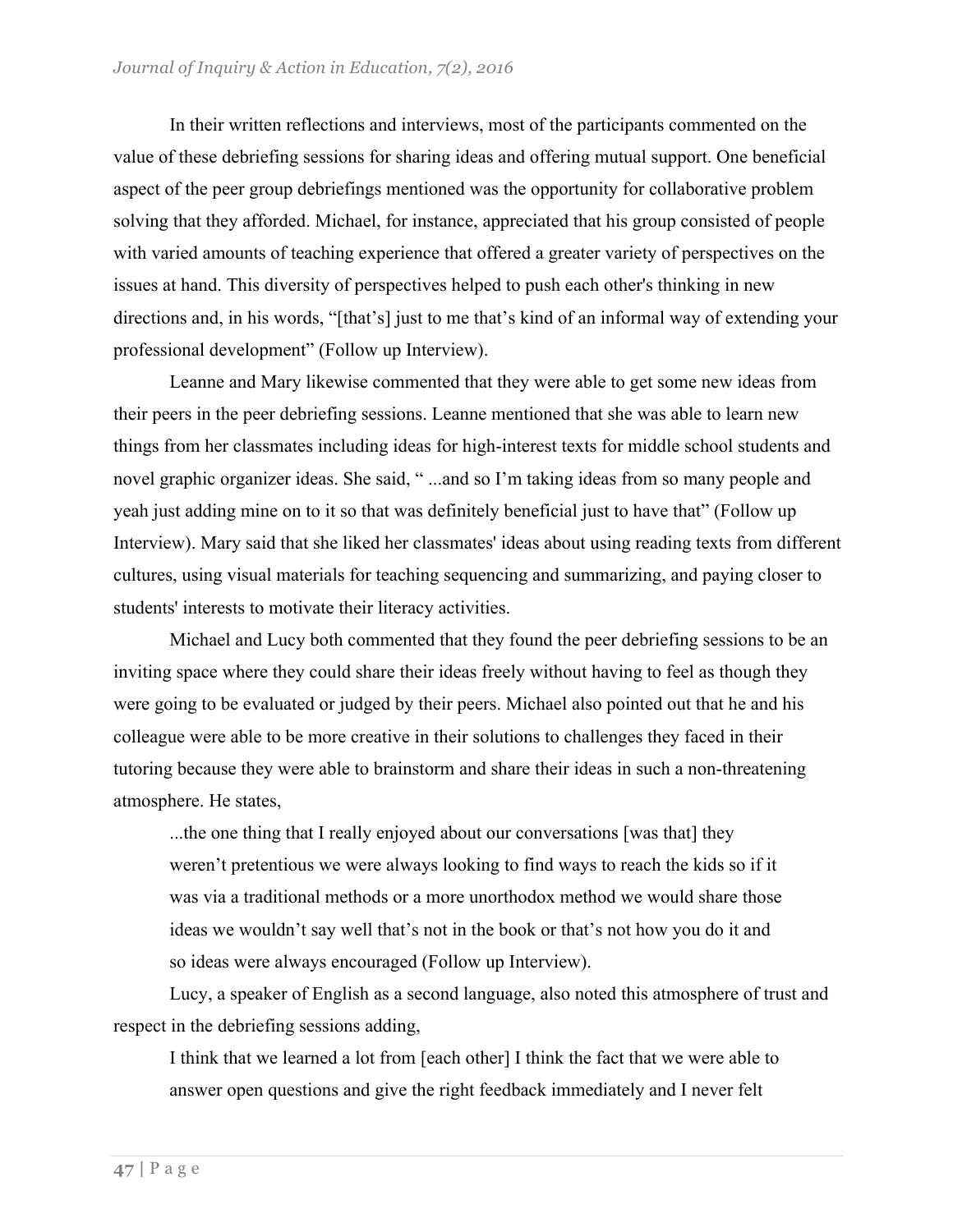from any of my classmates or from my teacher that they look at me like 'oh, you do not know that?' So, we builded (sic) a relationship, a very very good relationship between classmates as a group and the teacher that was my feeling. Yeah, anytime I had a question, I was never ashamed or afraid to ask it and especially when we worked in small groups with the other teacher [classmates], you know, I felt that we completed each other. Somebody has an idea and somebody has another idea or we were really good together (Follow up Interview).

Lucy also mentions that she felt she and her classmates built upon each other's ideas and insights to learn from one another and this same feeling is expressed by her colleague as well. Another speaker of English as a second language, Mary, mentioned "Each week, I am learning new information about assessments in reading from my peers and my professor. Sharing their experiences from school and family helps me improve my understanding in literacy assessment" (Written Reflections).

Mary identified the opportunity to share and reflect on tutoring experiences with peers as the most important feature of the peer debriefing conferences and claimed that these peer-lead discussions helped her improve her understanding of literacy assessment. My own observations during the class concur with those of Lucy, Mary and others that the peer debriefings often helped the candidates fill in knowledge gaps for each other and scaffold one another's understanding of concepts through discussion of what these concepts looked like in practice. This occasionally resulted in participants deciding to work together during the tutoring sessions so that they could observe each other in action. Thus, based upon participants' comments, they found the discussions about their tutoring sessions with their peers to be beneficial. In particular, they seemed to benefit from the non-critical atmosphere, diverse perspectives, mutual filling of knowledge gaps, and space to think outside the box that these sessions enabled.

## *Struggle for Growth*

Participants' struggle for growth emerged as a core concept from their reflections and interviews. This struggle for growth related to their difficulties during the tutoring and as they participated in some of the course activities. One area where some participants revealed challenges was in their apparent misunderstanding of particular concepts presented in the course.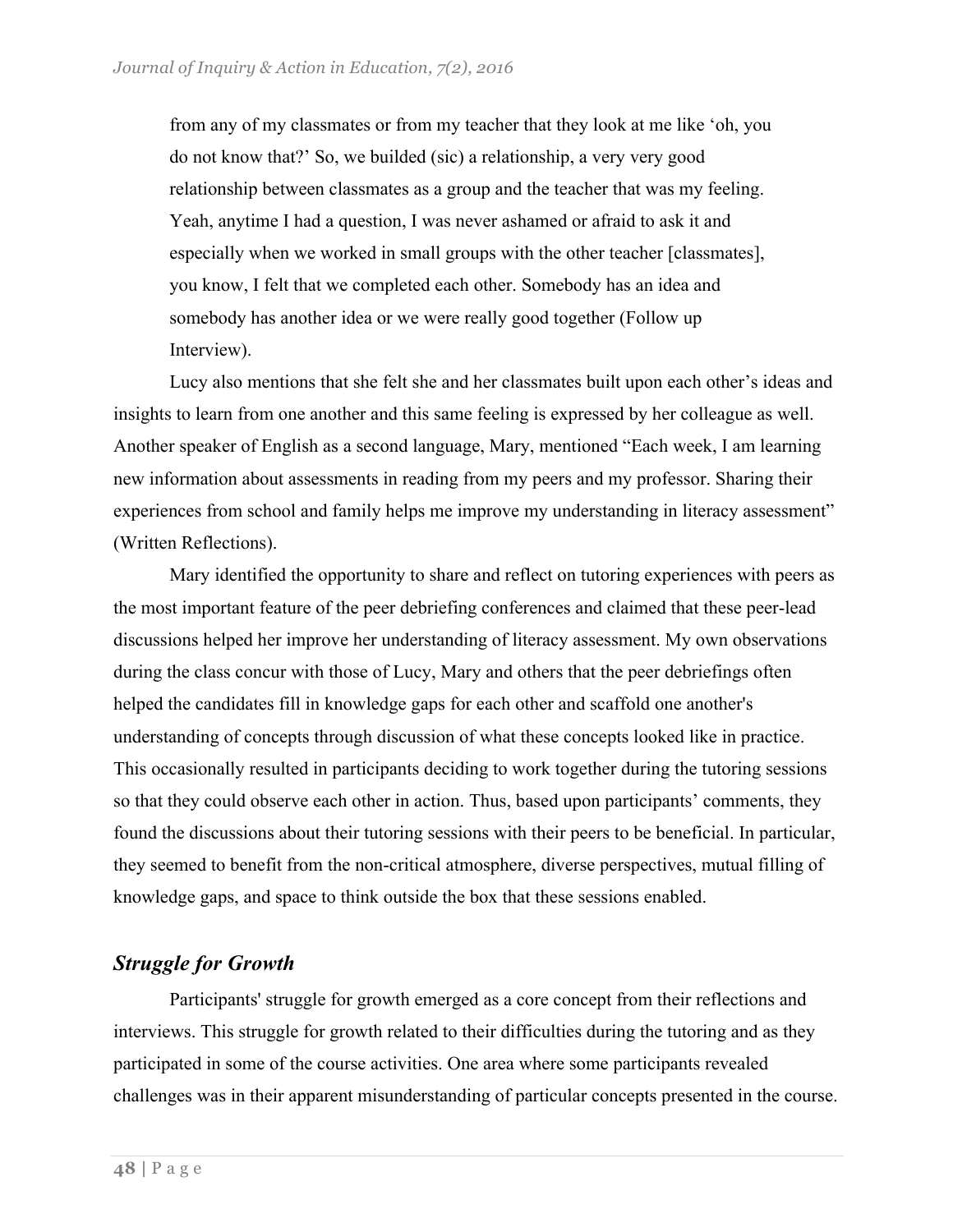For example, Edward's learner indicated a preference for adventure stories in a questionnaire administered at the beginning of their tutoring sessions. However, when the student showed boredom with the selection Edward expressed frustration instead of recognizing the opportunity to learn more about the students' interests and offer him input into the choice of text. This brief account demonstrates Edward's confusion regarding the inherent flexibility of reading selection choice.

Another type of a misunderstanding occurred when participants wrongly identified the purpose of an activity or assessment. For example, Leanne said she used cloze to assess her learner's ability to recall details as well as help her recognition of subject-verb agreement. In actuality, cloze is not typically used for either of these purposes and although we did discuss some of the uses of cloze in class, we did not identify these as being valid purposes for its use. Leanne also made other comments in her reflections that indicated some confusion about some concepts presented in the course. For instance, she identified phonemic awareness as a reading technique. She described her learner as having "...a great understanding of phonemic awareness. If she doesn't know a word she uses the technique "chunk it." She also misidentified a bottomup theoretical view of the reading process as being a phonics method that would let her "...to see as the teacher how well the student understands the relationship of letters to words to paragraphs then to book readings" (Leanne reflections). These comments indicate her confusion regarding some concepts presented in the course.

A third area of struggle was with candidates engaging students during their tutoring sessions. Two of the male participants in particular floundered somewhat in their early tutoring sessions. Early in the semester, Edward experienced some trouble identifying materials that interested his learner and that matched the learner's reading ability. In several of his reflections, he mentioned his surprise at the learner's reaction to the tutoring activities that he had planned. These challenges eventually culminated in Edward addressing the learner's frustration during the tutoring. Edward reported, "I noticed that he was clearly struggling. As a matter of fact, he asked permission to use the restroom and when he returned, I saw tears in his eyes." At this point, Edward realized that there was a problem. "When asked what the problem was, he said that he did not know how to read and answer the questions. I was surprised". This comment indicates Edward's confusion and frustration with determining how to meet this learner's needs. Edward's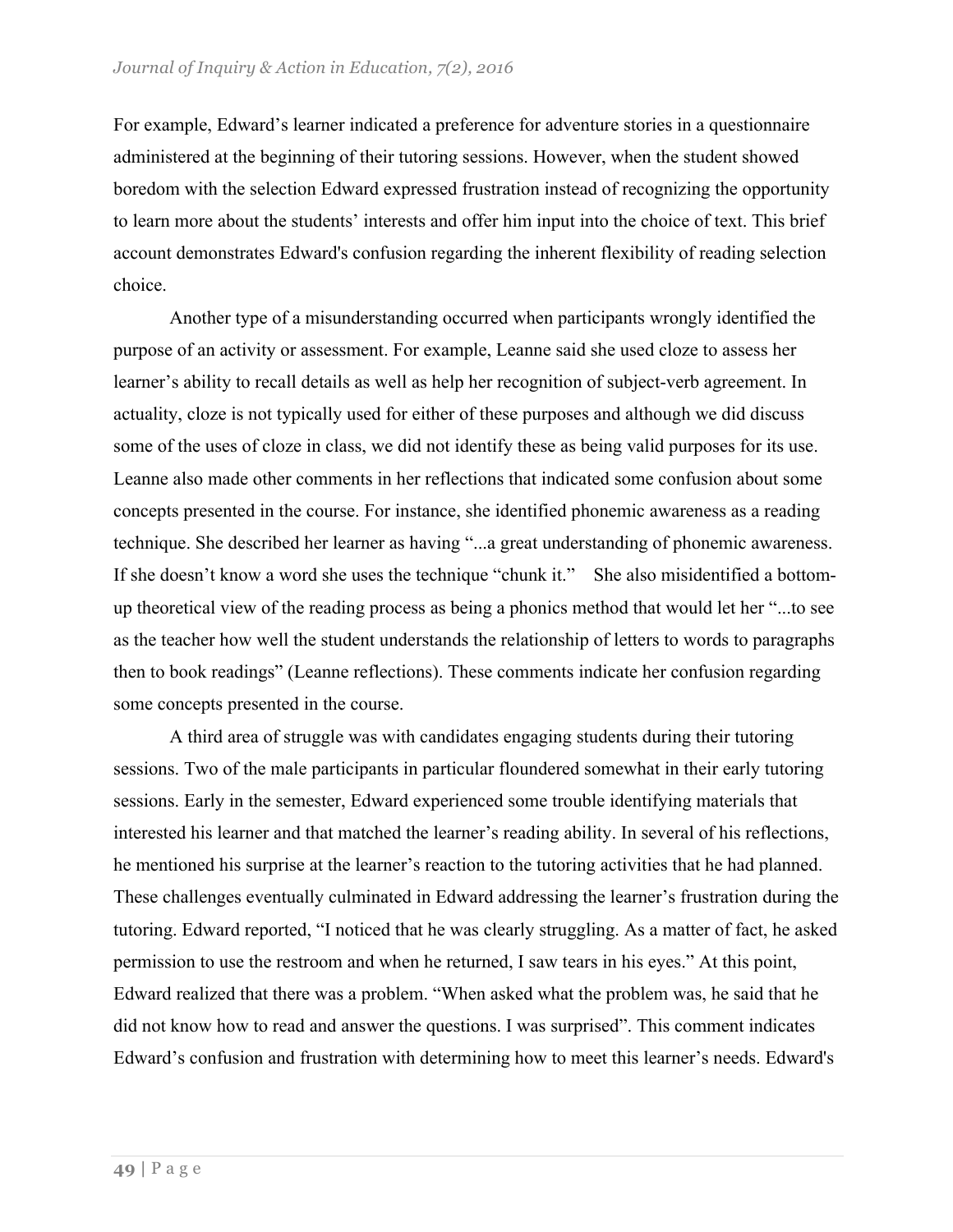tutoring sessions improved as the semester progressed but those early difficulties demonstrated the struggles he faced.

Michael expressed some parallel frustrations regarding difficulties he was having with engaging his learner. Staff at the after-school program that brought the learners to the reading clinic mentioned that this learner could be "challenging" to work with. Michael had mentioned previously that he taught English to "at-risk high school boys" so it seemed that he would be the most well suited to tutor this learner. Despite being somewhat better prepared than many of his classmates to work with this learner, he struggled at times during the tutoring sessions and he reflected that,

This was the quandary that I was faced with when tutoring [my student]. Put simply: I felt like I could not reach him through conventional reading methods and I was floundering due to unrealistic lesson plans. I was in need of an answer and I needed it quickly. It was as if I was losing a grip on the situation and [my student], who admittedly has ADHD and takes medication as a result, was losing focus and becoming off-task.

Michael identified the source of his challenges to be finding effective teaching strategies and classroom activities that were appropriate for and engaging to his learner. As with Edward, after some consultation with me and his colleagues, his learner's level of engagement did improve as the semester progressed. Nevertheless, both participants initially experienced significant challenges as they attempted to use the literacy instructional strategies presented in class to work with their learners.

## *Growth in Professional Insights from Early Struggles*

Although these struggles were apparent for a number of the participants, several indicated that despite their discomfort these struggles pushed them to grow as educators. The professional growth participants experienced seemed to occur incrementally through various insights into the assessment and teaching process that they experienced through taking the class and engaging in the tutoring. Particularly compelling realizations shared by participants included their surprise at the variety of assessments available, recognition of the necessity of choosing the right assessment and the realization of the value of affective assessment.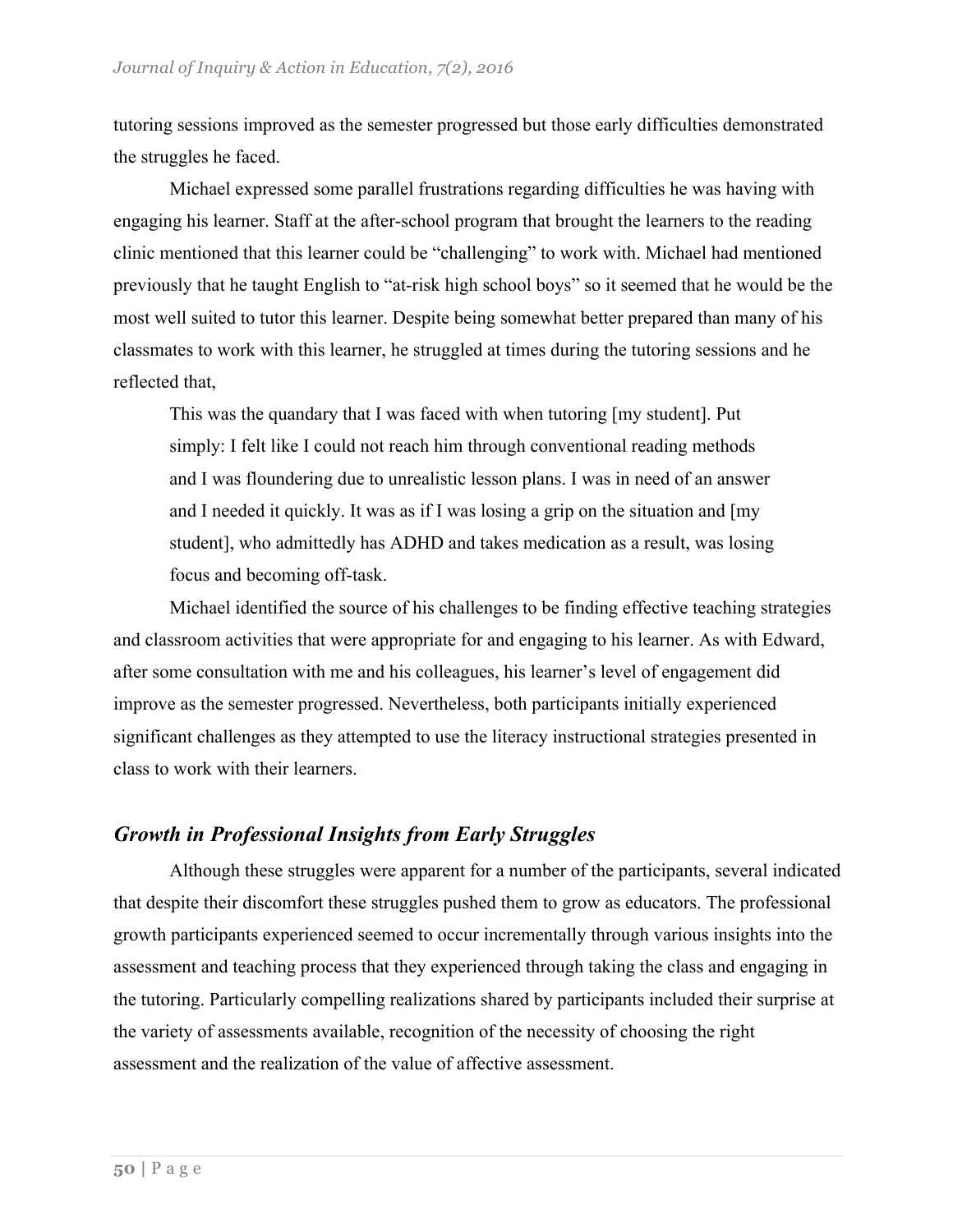One such insight was the developing understanding that assessment is much broader than traditional testing and that it does not have to be so threatening. Michael recalled that, as a child, for him assessment was "always was the 400 pound gorilla in the room" that took the form of "a standardized test in the form of a high stakes test in the form of a pop quiz" that he "detested taking." However, he said he feels "now it's done in a manner where you almost don't even have to tell the student it's an assessment or it's a quiz or it's a test It just it makes it more streamlined and seamless how you introduced assessing …" (follow up interview). This statement indicates a perception shift that now has him believing that assessment does not have to always be formal nor does it always have to be intimidating to the learner.

Similarly, several participants reported that over the course of the semester their knowledge of the wide variety of classroom literacy assessment tools available had broadened considerably. Therefore, they now recognized a wider variety of assessments are available than they had previously assumed. For instance, Leanne talked about how she believed her knowledge of literacy assessment changed because she is "...more aware of some of the assessment tools that's available now" (follow up interview). Other participants specifically mentioned learning about the different assessment tools available (e. g., interest inventories) that could pinpoint the specific components of reading (e. g., learner engagement) and provide rich and detailed assessment information to better refine future instruction. Participants' growing understanding also seemed to lead them to the realization that teachers are obligated to identify an assessment tool that specifies the particular needs of each student. As Leanne points out, "I understand more of meeting the student where they are at …" (follow up interview). Michael agreed stating, "you can take [the student] at any point on [a] continuum and there is an assessment that can effectively assess where they are at and where they need to go" (follow up interview).

Finally, the tutoring sessions seemed to help participants realize the importance of gathering as much information as possible about both the cognitive and affective aspects of their learner to better inform their instruction. Mary remarked that she found informal reading inventories to be "...very effective to determine student's weakness and strength areas" (Follow up interview). Leanne agreed that working with a student during class helped her realize the importance of "…meeting the needs of the student…" by collecting assessment data from various sources "…to get background knowledge of the students interests, hobbies, likes, dislikes, books and it helps you with implementing instruction" (follow up interview). Likewise,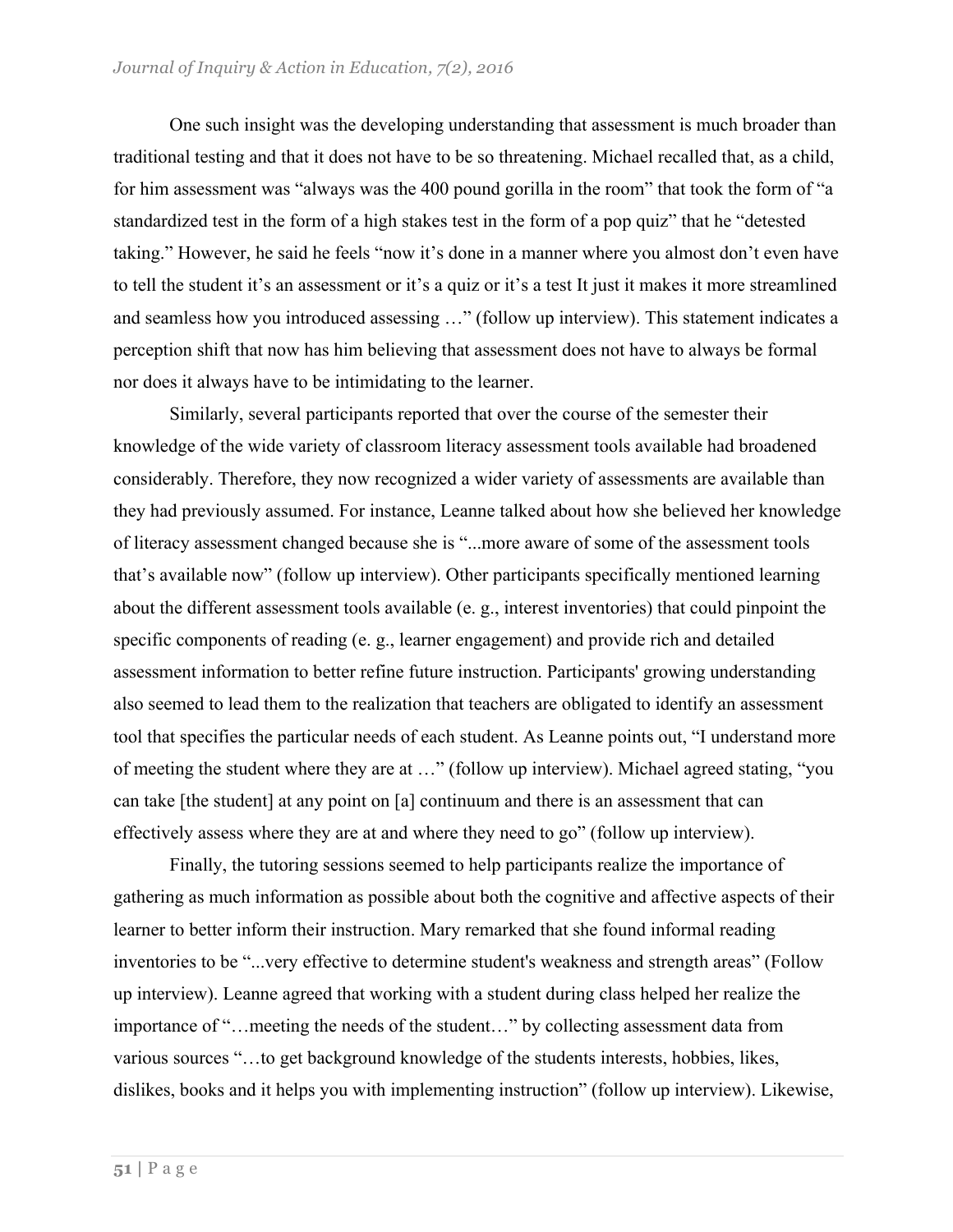Michael discussed how before he ever met his student, he had a lesson plan ready. He points out that the flaw in this approach was that "I didn't know him, so I constructed, in essence, a lesson plan based on a "fictional" character." This "pre-fabricated lesson" approach to his learner appeared to cause Michael problems as he observed how he often struggled to engage his learner. One of his insights taken from the experience was that "In the future, I will spend more time getting to know my tutee as opposed to creating a lesson plan that only looks good on paper" (Written reflections). This statement also acknowledges his realization of the importance of a comprehensive understanding of the learner for the lesson planning process.

Edward stated that based on guidance he received from class readings and discussions with peers he was using a rubric to assess his learner's fluency. He also engaged in modeling through assisted reading and having the learner reread the text to improve his fluency while providing corrective feedback (Written reflections). Leanne said her student told her in response to the Burke Inventory Survey that she wanted to improve her fluency. She used echo reading and repeated readings to practice her learner's fluency. She also engaged her learner in recorded repeated reading where the learner read the same book on the first and last days of the tutoring sessions and recorded it both times. On the last day, as a type of self-assessment, she played both recordings to her student and asked her if she thought that she had improved in her reading fluency since the first lesson together (written reflections).

# *Summary of the Findings*

According to the findings presented above, the process of assessment literacy conceptual development appears to be structured in a particular way. First, candidates are presented with new ideas about literacy assessment from four different sources. These include the course instructor, their peers, the course texts and other outside sources. They then attempt to implement these ideas in their tutoring. In many cases, unexpected obstacles impede the smooth implementation and they struggle to apply the ideas as planned. For instance, candidates have had difficulty identifying engaging materials for their tutees despite having had opportunities to read about and discuss choosing engaging materials in class. Therefore, peer debriefing opportunities were a crucial counterpart to the tutoring that enabled candidates to develop beyond their tutoring struggles. These debriefing sessions allowed them to process their tutoring experiences and seek feedback on some of the difficulties they were having. The interplay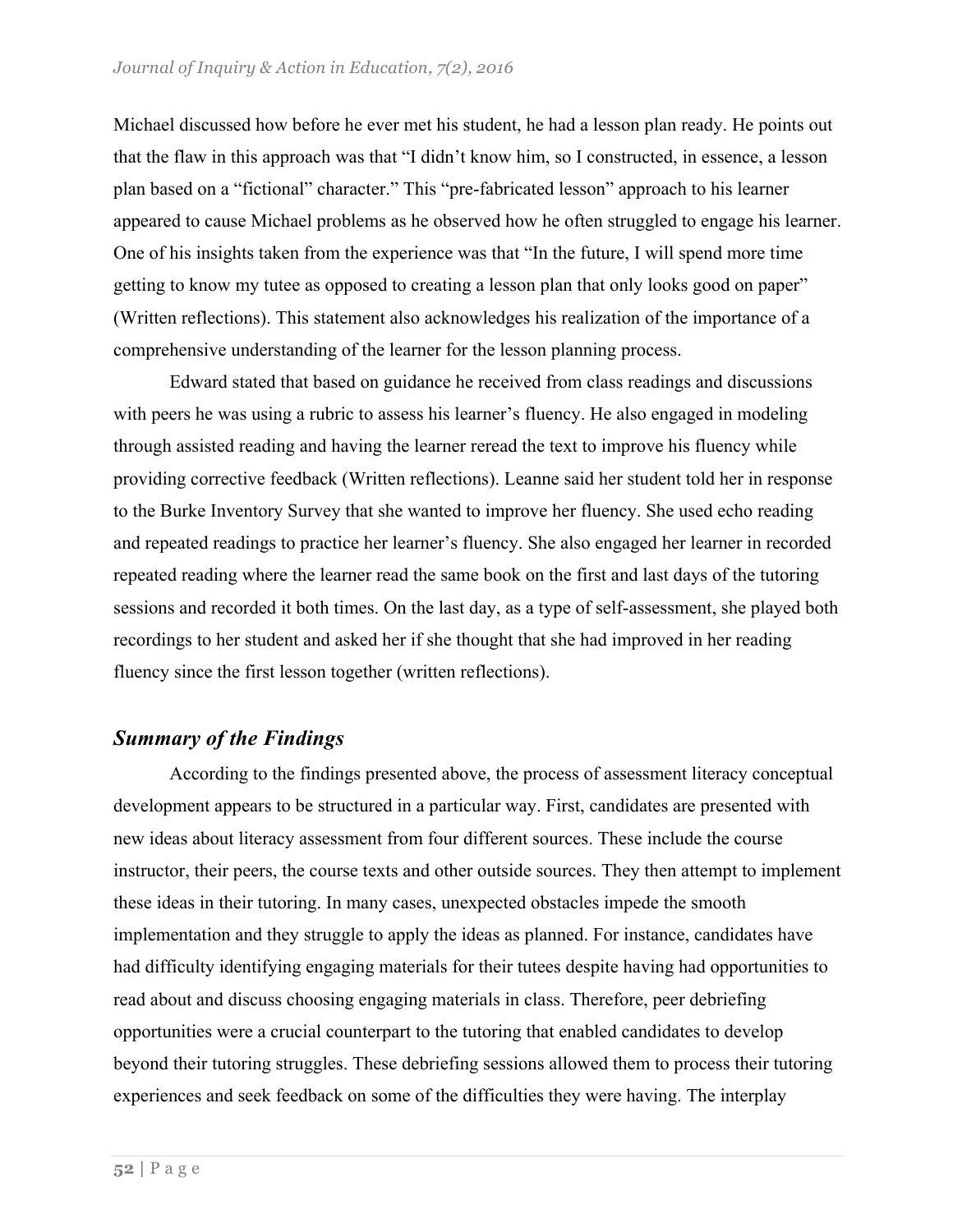between the tutoring and the debriefing sessions created a space that allowed candidates to scaffold each other's troubleshooting of their tutoring challenges and arrive at potential solutions to try in their next tutoring session. Even more importantly, engaging in the dialogues around their practice allowed them to emerge from the debriefing with a more refined and nuanced understanding of the concepts presented in the course.

An appropriate metaphor for this struggle for growth process could be a "collaborative scratch pad" where peers can share their developing understandings of relevant concepts as they apply their knowledge to addressing the various challenges they are experiencing in their tutoring. In this way, the tutoring and debriefing behaved much like agitators on both ends of the assessment literacy development process to push and extend candidates' thinking as well as sift out any potential misconceptions. In this space, participants can both filter and recombine their prior knowledge with new information from resources and colleagues in novel and productive ways to gain insights into the literacy assessment and instruction process that enabled them to feel as though their practice had improved.

Of course, a number of limitations exist with this approach. First, there is the danger of students sharing their misconceptions with one another leading to increased confusion. However the mechanism of class discussion, written reflection to the instructor and ongoing practice through tutoring may mitigate the worst effects. A second pitfall is that when having students assemble to share their experience there is always the possibility that one or more may be having a particularly challenging time coping with the stresses of learning to work with their learner. Those who are continuing to struggle may introduce a defeatist attitude into the group, which may affect the other members. This hazard may best be dealt with by quickly identifying any students who seem to be struggling through private learning journals and careful instructor observation. The instructor must then intervene to support these struggling students as much as possible to give them what they need to succeed and then in turn make both their tutoring and debriefing sessions as positive and productive as possible.

# **Discussion and Conclusions**

The primary sources of information for assessment literacy development identified here were the instructor, peers, the course text and information gleaned from outside sources. These findings corroborated the results of previous studies, which reported that information sources that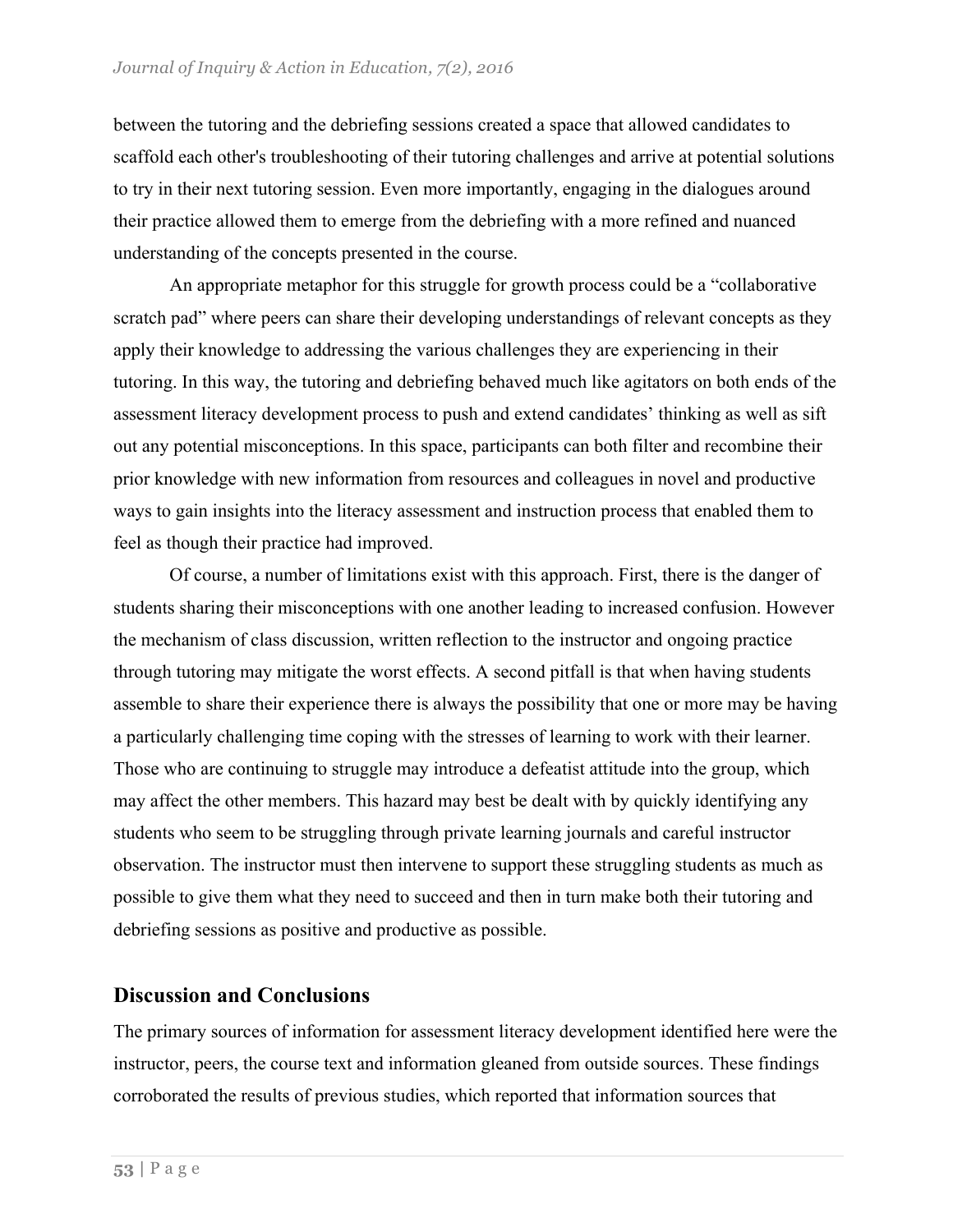expanded pre-service teachers' knowledge included important texts, class discussions, mentors, professors, and fellow students (Graham, 2005).

The current study also found that pre-service teachers say they appreciate having the opportunity to engage in individualized tutoring to put into practice the assessment ideas, principles and techniques they learned about in class. Participants also reported they benefitted from being able to debrief about the results of experimenting with these new ideas and tools in their tutoring. Thus, the tutoring and debriefing dynamic may be a useful catalyst for helping to ensure that the concepts presented in an assessment class are assimilated by the pre-service teacher resulting in his/ her assessment literacy development.

The tutoring may also be valuable because, unlike a practicum that frequently lacks sufficient structure (Cooper, 1995), the tutoring sessions are on a much smaller scale. Therefore, candidates are able to eliminate many of the potential distractions that characterize a typical classroom. In this way, individualized tutoring may be likened to learning to ride a bike with training wheels. The experience serves as a scaled-down version of teaching that offers the new teacher the mental space to be more reflective about the teaching and learning process. As well, there are often recurrent complaints about the inability of the practicum to effectively integrate theory and practice (Allen & Peach, 2007). Since the tutoring happens during the class period, students have the opportunity to move immediately from learning about theories in the class to implementing classroom activities that are based on those theories and reflecting on the experience with their peers afterward.

A second finding was that Individualized tutoring sessions and peer group debriefing sessions caused participants to struggle for growth which they acknowledged contributed to their assessment literacy development. Specifically, they claimed that their growth occurred in terms of their conceptual knowledge, their specific skill knowledge and their increased understanding of the impact of assessment on instruction.

In terms of concept knowledge, participants indicated that their knowledge of assessment concepts expanded. In fact, several reported their surprise at the number of formative and summative assessments available and how specific tools can pinpoint each individual learner's unique cognitive and affective strengths and needs at any point in their literacy development. This expanded understanding also included their realization of their colleagues' value in helping them to understand and resolve their literacy assessment and instructional issues. These results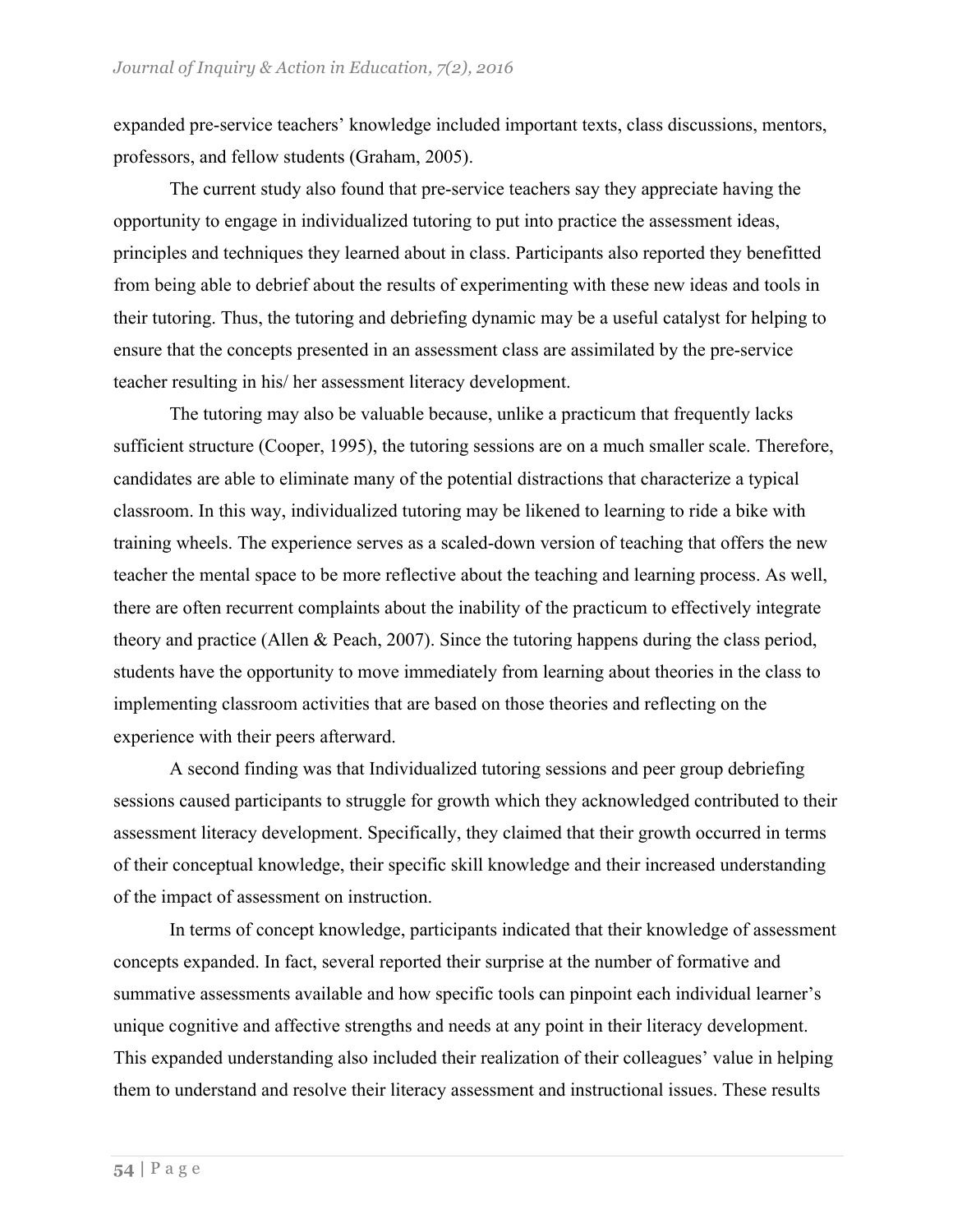correspond with previous findings that pre-service on-campus assessment education programs can support candidates' assessment literacy development (Mertler & Campbell, 2005; DeLuca & Klinger, 2010) and stretch their understanding of assessment to see the value in alternative assessments (DeLuca, Chavez & Cao, 2013). These findings also confirm previous conclusions that teacher candidates' engagement in formative assessment helps them to see assessment as an ongoing process (Graham, 2005). Other findings unique to this research highlight the usefulness of teacher candidates having opportunities to debrief with colleagues about initial practice with classroom assessment tools in helping them to better understand how to use those tools. The present study also illustrates how giving candidates opportunities to engage in classroom assessment through individualized tutoring can emphasize to them the vital importance of formative assessment to the instructional process.

Participants also discussed how they expanded their knowledge of the skills related to literacy assessment. They reported that having opportunities to practice administering tools in class and then in their tutoring was helpful. While participants did feel that they lacked knowledge of assessments as was reported in other studies (Deluca & Klinger, 2010; Mertler, 2003), they did not display the kind of overconfidence in their abilities found in previous research (Deluca & Klinger, 2010). Participants in the current study stated how they believed their abilities to use a variety of assessment tools with actual students were improved through having the opportunity to engage in tutoring and reflect on the process with their peers. They commented that the dynamic created between the tutoring and peer debriefing enabled them to practice their assessment skills with scaffolding and feedback from their peers. Nevertheless, they did also express a similar desire mentioned in other research (Volante & Fazio, 2007) for greater practical knowledge about assessment such as tool development and administration.

Another vital aspect of assessment literacy is the teachers' ability to use their assessment results to provide effective instruction that addresses unique student needs while also building on their strengths (Shepard, Hammerness, Darling-Hammond, & Rust, 2005). Previous research identified how in-service teachers often struggle to translate assessment information into improved instruction and student performance (Conca, Schechter, & Castle, 2004). Likewise, in this study, participants did experience struggle at some points in their attempts to integrate the skills and concepts they were learning in the class into their teaching. However, they noted that having the opportunity to begin practicing their nascent skills through the individualized tutoring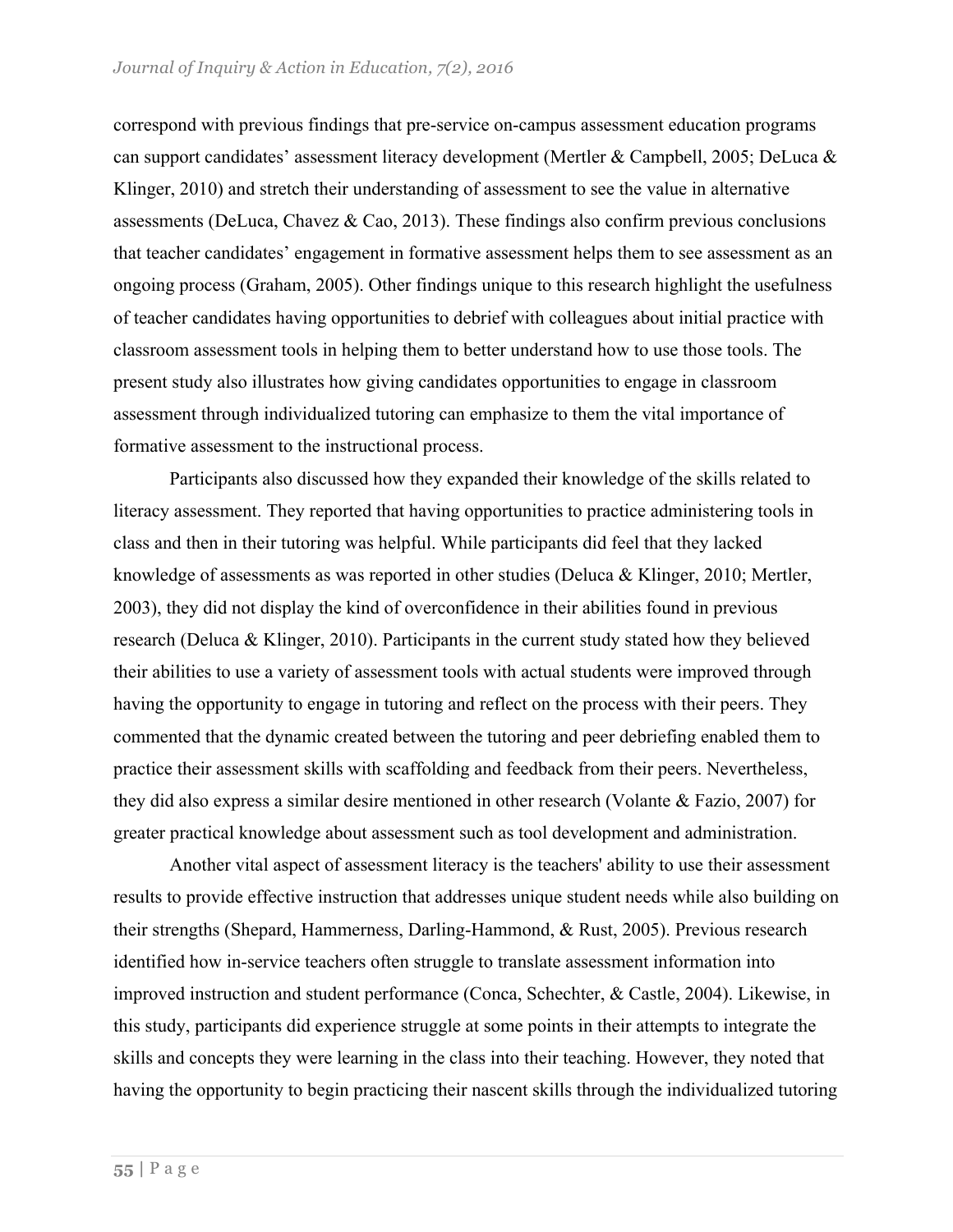#### *Journal of Inquiry & Action in Education, 7(2), 2016*

and debrief about it with their colleagues helped them to work through some of these struggles and increase their knowledge of literacy assessment. In this respect, it appears that tutoring and peer debriefing are helpful activities for managing this struggle for growth and facilitating the assessment literacy development process.

Participants commented that the individualized tutoring helped them to be able to apply new assessment techniques and methods to test their effectiveness. They also reported that the tutoring enabled them to find out how to tailor instruction to meet the needs of the individual learner. These findings are in accord with others who noted that tutoring experiences helped candidates observe their student's development with the guidance of their course materials (Hedrick, McGee, & Mittag, 2000) which enables them to better connect theory to instructional practice (Jones, Stallings, & Malone, 2004).

The peer debriefing gave participants the opportunity to share assessment and instructional ideas with each other as well as offer mutual support during the tutoring. These findings agree with previous research that graduate classes can serve as an important venue for the development of skills in peer debriefing that help preservice teachers to continue their professional development (Hail, Hurst, & Camp, 2011). These same researchers and others also noted that teachers believe that reflecting with colleagues is an important aspect of their professional growth because it allows them to increase their level of reflection on their teaching practice and make adjustments in both instructional style and techniques (Hail et al., 2011; Peck, 2009).

Current investigations clearly demonstrate the value of incorporating peer-debriefing into teacher professional development. However, while they mention its potential for preservice teachers (e.g., Hail et al., 2011), extant investigations focus more upon in-service teachers and the phenomenon has not been as thoroughly explored during pre-service training. Although there appears to be an important role for these kinds of peer-lead discussions in pre-service contexts, we still need to learn more about how they function to clearly establish exactly what that role is.

Acknowledgement of the "struggle for growth" process discussed above is also beneficial because previous research has overlooked this process as part of pre-service teacher assessment literacy development. Increased awareness of this phenomenon provides researchers and teacher educators with an as-yet undiscovered aspect of assessment literacy development that allows for a more nuanced understanding of the process. This deeper understanding then enables us to more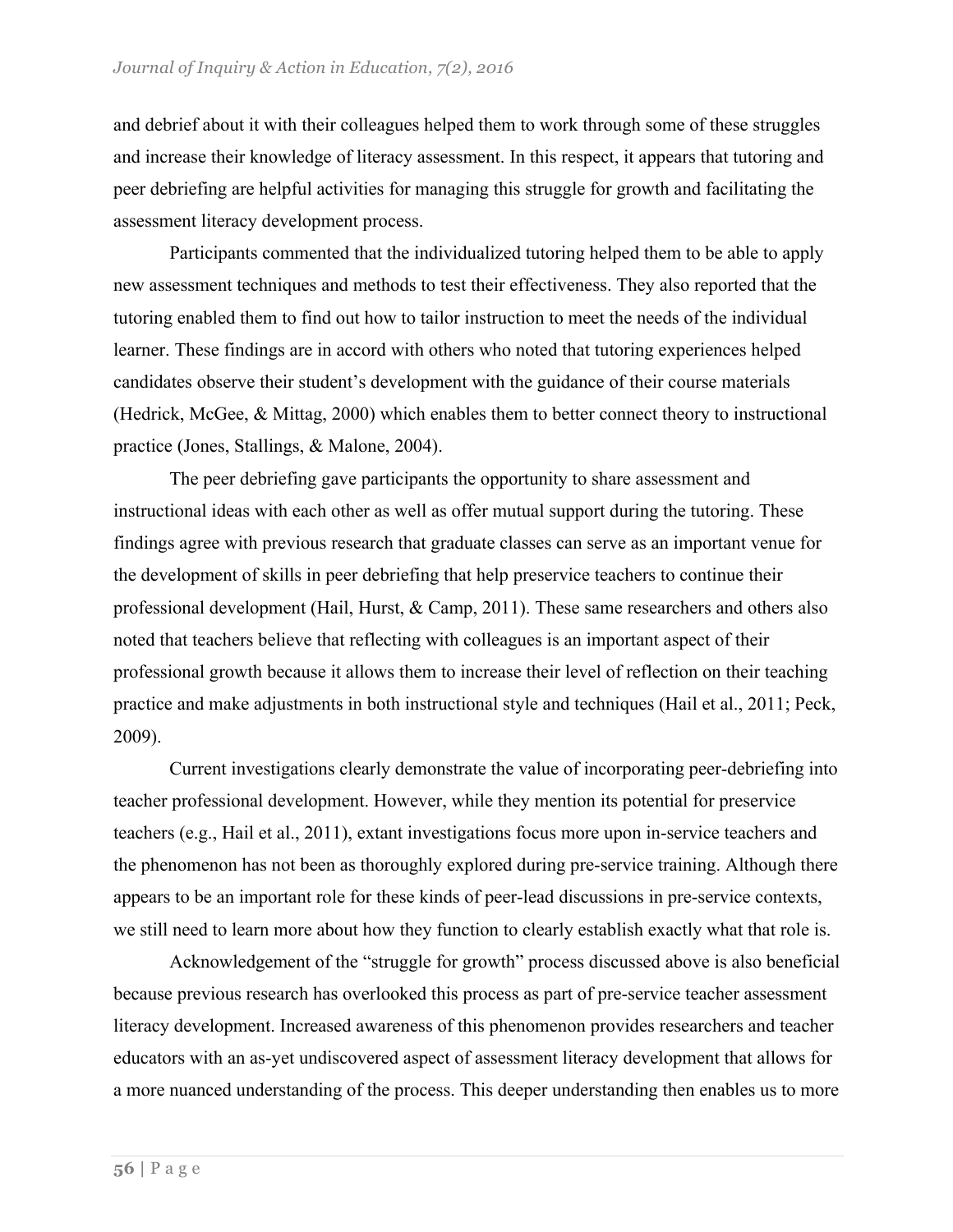#### *Journal of Inquiry & Action in Education, 7(2), 2016*

carefully consider and investigate the role of pedagogical innovations such as tutoring and peer debriefing in managing this struggle and promoting assessment literacy development. Additionally, by eliciting the pre-service teacher's perspective, the current study has discovered some valuable aspects of using tutoring and peer feedback as catalysts to push learners to grow in their understanding of assessment concepts, skills and ways of applying the information they gained from the tools they administered.

One potential limitation of this study was that this research took place in an urban university literacy clinic setting that may not be representative of many other graduate school contexts. A possible consequence is that the sources of information as well as reactions to content of the class and procedures for tutoring and debriefing may have been idiosyncratic and not representative of many pre-service teachers in other contexts. Therefore readers teaching in other contexts should exercise some caution when considering the applicability of the results to their own circumstances. Another prospective constraint was the fact that the research was conducted with the author's students. Typical teacher and student power dynamics may have had an undetected yet undue influence on the participants' statements and behavior. For instance, they may have been reticent to share information with me that they believe could offend me or contradict what they believe I wanted hear. Finally, no data were included that could offer additional insight into participants' performance on more standardized measures of improvement in their knowledge throughout the course. The data is based on participants' own perspective on their growth but future research should incorporate other measures of candidate improvement such as end-of-course formal summative assessment results in possibly a pre-course/ post-course design to provide another perspective on participants' subjective experience.

Some commenters might question the true effectiveness of incorporating individualized tutoring and peer debriefing into pre-service assessment courses. However, given the research support for the benefits of these pedagogical activities for developing instructional skill and the positive reactions of participants from the current study, it at the very least warrants cautious optimism and a willingness to engage in additional investigation.

Skeptics might also cast doubt on the importance of the struggle for growth in participants' assessment literacy development process. They might also wonder about the necessity of learners experiencing the inevitable discomfort that is entailed in the process. They may even ask about whether the struggle for growth could just be an artifact of ineffective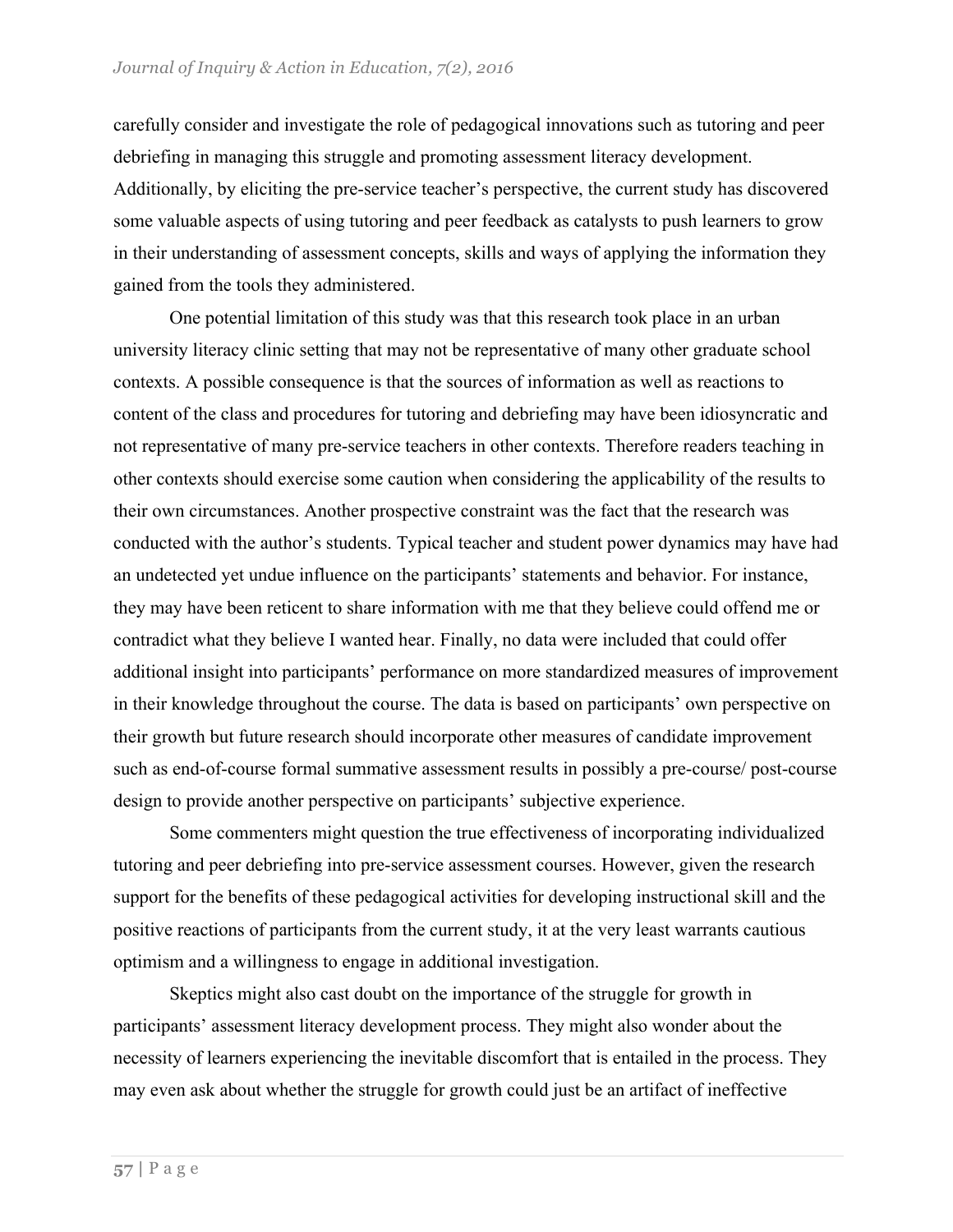instructor planning and whether better preparation could have ensured a smoother development process.

It may in fact be possible with careful preparation to minimize candidates' experience of angst and struggle through the tutoring and debriefing process. However, one needs to question whether such as comfortable experience will actually prepare them for the inevitable struggles they will face as novice teachers. One could argue for the benefit of introducing new teachers to the teaching process in this scaffolded way and giving them some resources to help reduce the unavoidable stress of transition before they find themselves facing a room full of students while under the scrutiny of administrators and parents.

Three main implications follow from the findings of this study. First, teacher educators need to recognize the vital role that assessment literacy plays in today's classrooms. Because of its growing importance, we need to make assessment literacy a higher priority in teacher education programs. This means including more time for classes that focus on measurement concepts as well as both formal testing and formative classroom assessments whose results can be used to inform classroom instruction.

Additionally, we need to recognize that current notions of assessment literacy are somewhat circumscribed. Much of the extant literature only explores teachers' awareness of traditional testing and measurement concepts. However, since the central purpose of assessment literacy is to enable teachers to help students improve their reading and writing ability, teachers also need to know about informal classroom assessment tools. Unlike traditional tests, informal tools like anecdotal records or reading inventories enable teachers to collect rich data about the learner, which can more readily inform instruction and thus focus on actually improving learners' literacy rather than just measuring its current state.

A second implication of these findings is that teacher educators should consider incorporating individualized tutoring and peer debriefing into their assessment classes. Establishing some class time for candidates to engage in tutoring can let them put into practice the concepts and skills supplied in the course. Tutoring enables them to work with these ideas and skills without much of the stress and pressure they would experience in many typical practice teaching contexts. Follow up debriefing allows candidates to engage in reflective practice as they contemplate the tutoring experience with their classmates. These sessions can be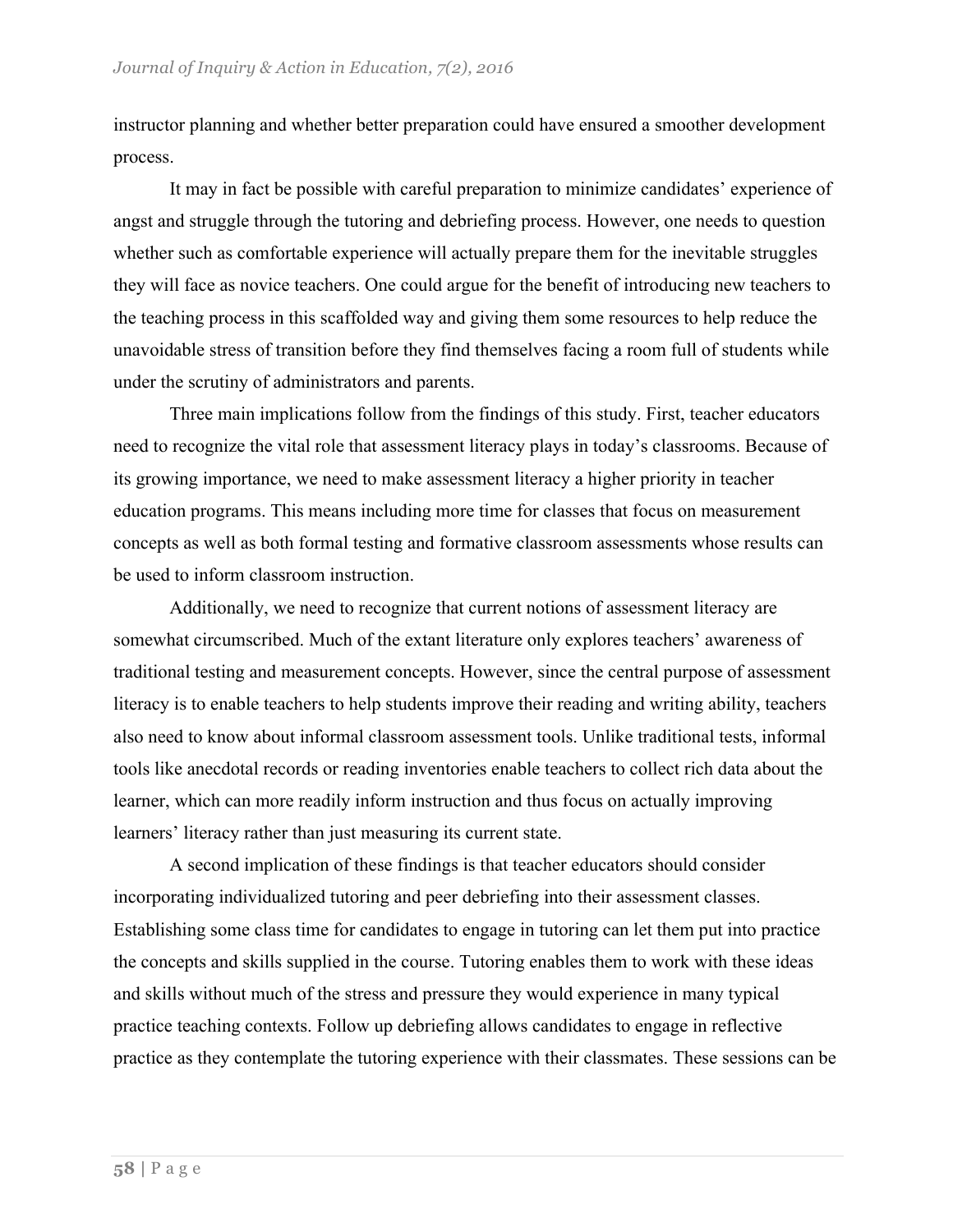quite productive as candidates develop their ability to articulate and analyze their practice collaboratively.

Lastly, as teacher educators, we might allow ourselves to expect that teacher candidates may struggle a bit as they attempt to understand some of the ideas presented in a typical assessment class. We may be tempted to think that knowledge acquisition should be as smooth and trouble-free as possible but these findings demonstrate that assessment literacy development can be accompanied by some struggle though teacher candidates do not necessarily experience it as a negative aspect of the learning process. Therefore, we should be prepared for some challenges when using tutoring and peer debriefing to develop assessment literacy but realize that ultimately candidates may appreciate the experience despite any difficulties they experienced along the way.

Future research should more closely compare the kinds of assessment concepts and techniques presented in the class and those that students said they learned in the class. This research could include a standardized measure of important aspects of assessment literacy to ascertain whether participants' subjective feeling of growth is corroborated by other formal assessments. Future research may also explore whether particular aspects of assessment literacy are best developed through the methods studied here while others might still be best handled through traditional approaches like lecture. As well, investigations should be conducted into other methods to support assessment literacy development through tutoring and debriefing such as video recording sessions or reconfiguring tutoring dyads into triads so that candidates can observe each other's teaching. Incorporation of an asynchronous online component to the debriefing may also encourage deeper thinking and discussion around some of the issues raised in the tutoring. All of, this research could inform us about how to increase the effectiveness of the process.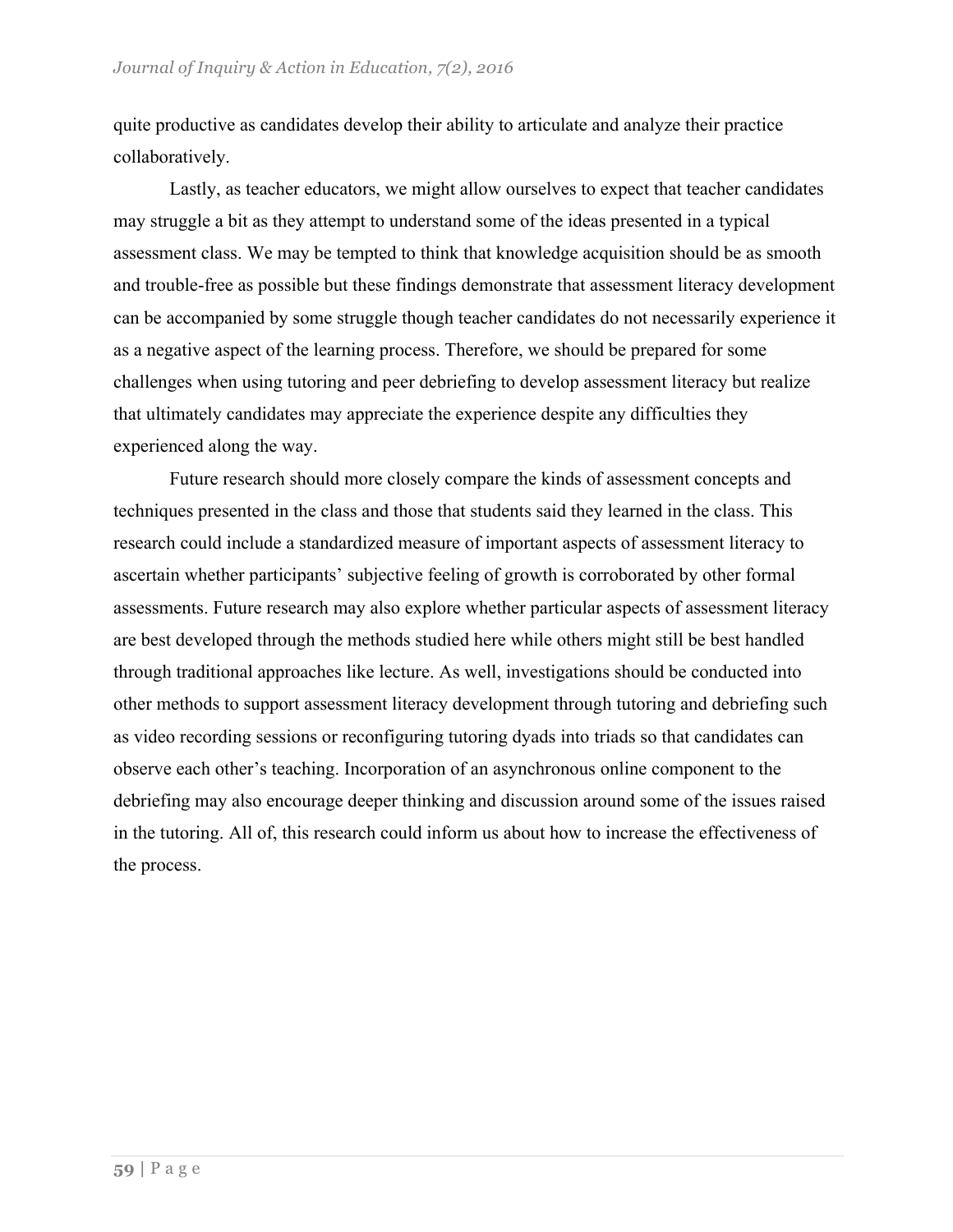# **References**

- Allen, J. M., & Peach, D. (2007). Exploring connections between the in-field and on-campus components of a preservice teacher education program: A student perspective. Asia-Pacific Journal of Cooperative Education, 8(1), 23-36.
- Brookhart, S. M. (1999). Teaching about communicating assessment results and grading. Educational Measurement: Issues and Practice, 18(1), 5–14.
- Cooper, J.M. (1995). Supervision in teacher education. In L.W. Anderson (Ed.), International encyclopedia of teaching and teacher education (2nd ed.). London: Pergamon.
- Cresswell, J. W. (2007)(2nd Ed.). Qualitative inquiry and research design. Sage: Thousand Oaks, CA.
- Conca, L. M., Schechter, C. P., & Castle, S. (2004). Challenges teachers face as they work to connect assessment and instruction. Teachers and teaching, 10(1), 59-75.
- DeLuca, C., & Klinger, D. A. (2010). Assessment literacy development: Identifying gaps in teacher candidates' learning. Assessment in Education: Principles, Policy & Practice, 17(4), 419-438.
- DeLuca, C. (2012). Preparing Teachers for the Age of Accountability: Toward a Framework for Assessment Education. Action in Teacher Education, 34(5-6), 576-591.
- DeLuca, C., Chavez, T., Bellara, A., & Cao, C. (2013). Pedagogies for Preservice Assessment Education: Supporting Teacher Candidates' Assessment Literacy Development. The Teacher Educator, 48(2), 128-142.
- DeLuca, C., Chavez, T., & Cao, C. (2013). Establishing a foundation for valid teacher judgement on student learning: The role of pre-service assessment education. Assessment in Education: Principles, Policy & Practice, 20(1), 107–126.
- Graham, P. (2005). Classroom-based assessment: Changing knowledge and practice through preservice teacher education. Teaching and Teacher Education, 21, 607–612.
- Hail, C., Hurst, B., & Camp, D. (2011). Peer debriefing: Teachers' reflective practices for professional growth. Critical Questions in Education, 2(2), 74-84.
- Hedrick, W. B., McGee, P., & Mittag, K. (2000). Pre-service teacher learning through one-onone tutoring: Reporting perceptions through e-mail. Teaching and Teacher Education, 16(1), 47-63.
- Heider, K. L. (2005, June 23). Teacher isolation: How mentoring programs can help. Current Issues in Education [Online], 8(14). Available from http://cie.ed.asu.edu/volume8 /number14/
- Hill, M., Cowie, B., Gilmore, A., & Smith, L. F. (2010). Preparing assessment-capable teachers: What should preservice teachers know and be able to do?. Assessment Matters, 2, 43.
- Jones, B. D., Stallings, D. T., & Malone, D. (2004). Prospective Teachers as Tutors: Measuring the Impact. Teacher Education Quarterly. Retrieved from http://teqjournal.org/backvols/2004/31\_3/jonesetal.pmd.pdf
- Maclellan, E. (2004). Initial knowledge states about assessment: Novice teachers' conceptualizations. Teaching and Teacher Education, 20, 523–535.
- Mertler, C. A. (2003, October). Preservice versus inservice teachers' assessment literacy: Does classroom experience make a difference. In Annual Meeting of the Mid-Western Educational Research Association, Columbus, OH.
- Mertler, C. A. (2004). Secondary teachers' assessment literacy: Does classroom experience make a difference?. American Secondary Education, 49-64.